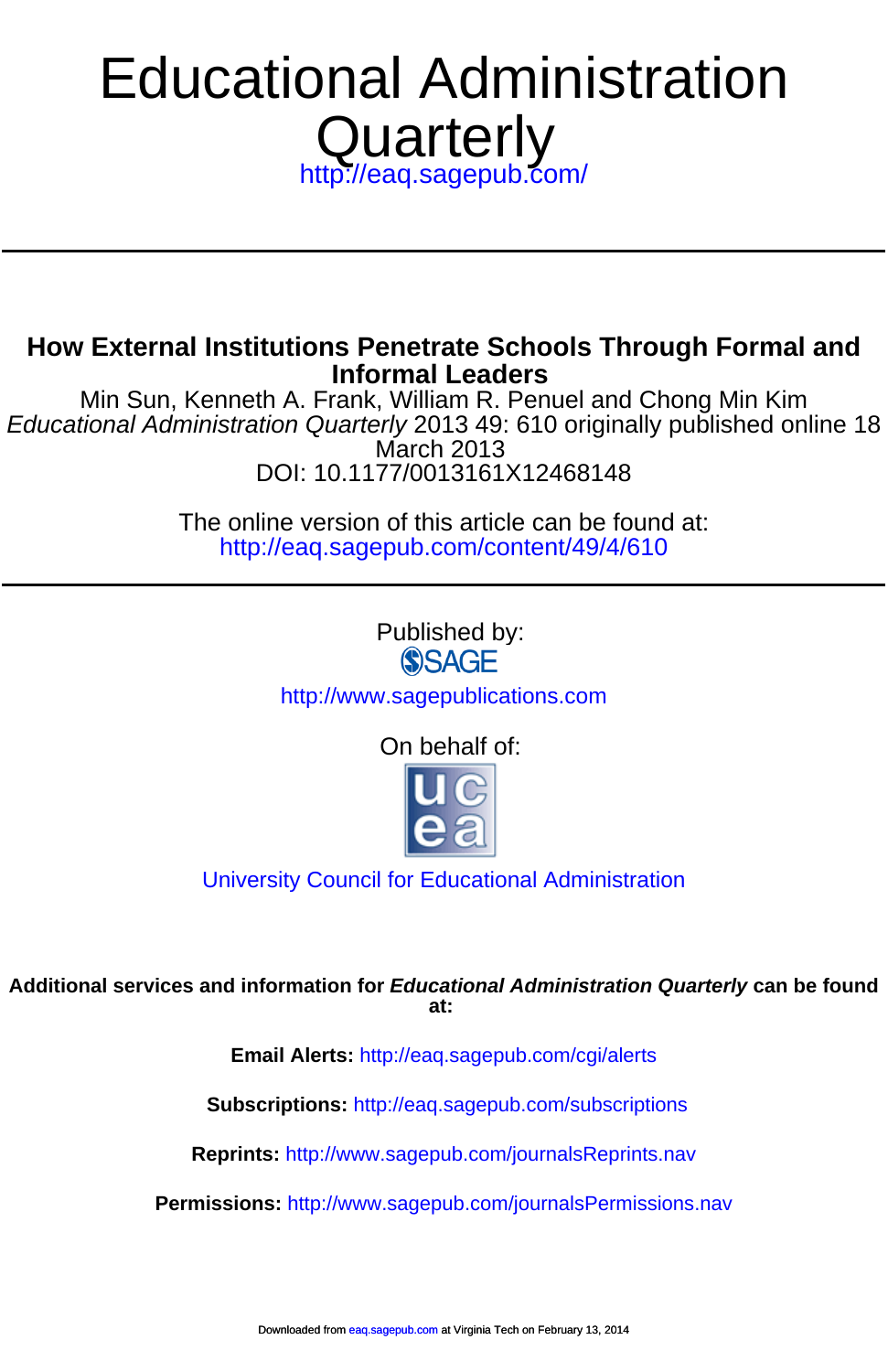[What is This?](http://online.sagepub.com/site/sphelp/vorhelp.xhtml) [OnlineFirst Version of Record -](http://eaq.sagepub.com/content/early/2013/03/18/0013161X12468148.full.pdf) Mar 18, 2013 >> [Version of Record -](http://eaq.sagepub.com/content/49/4/610.full.pdf) Sep 16, 2013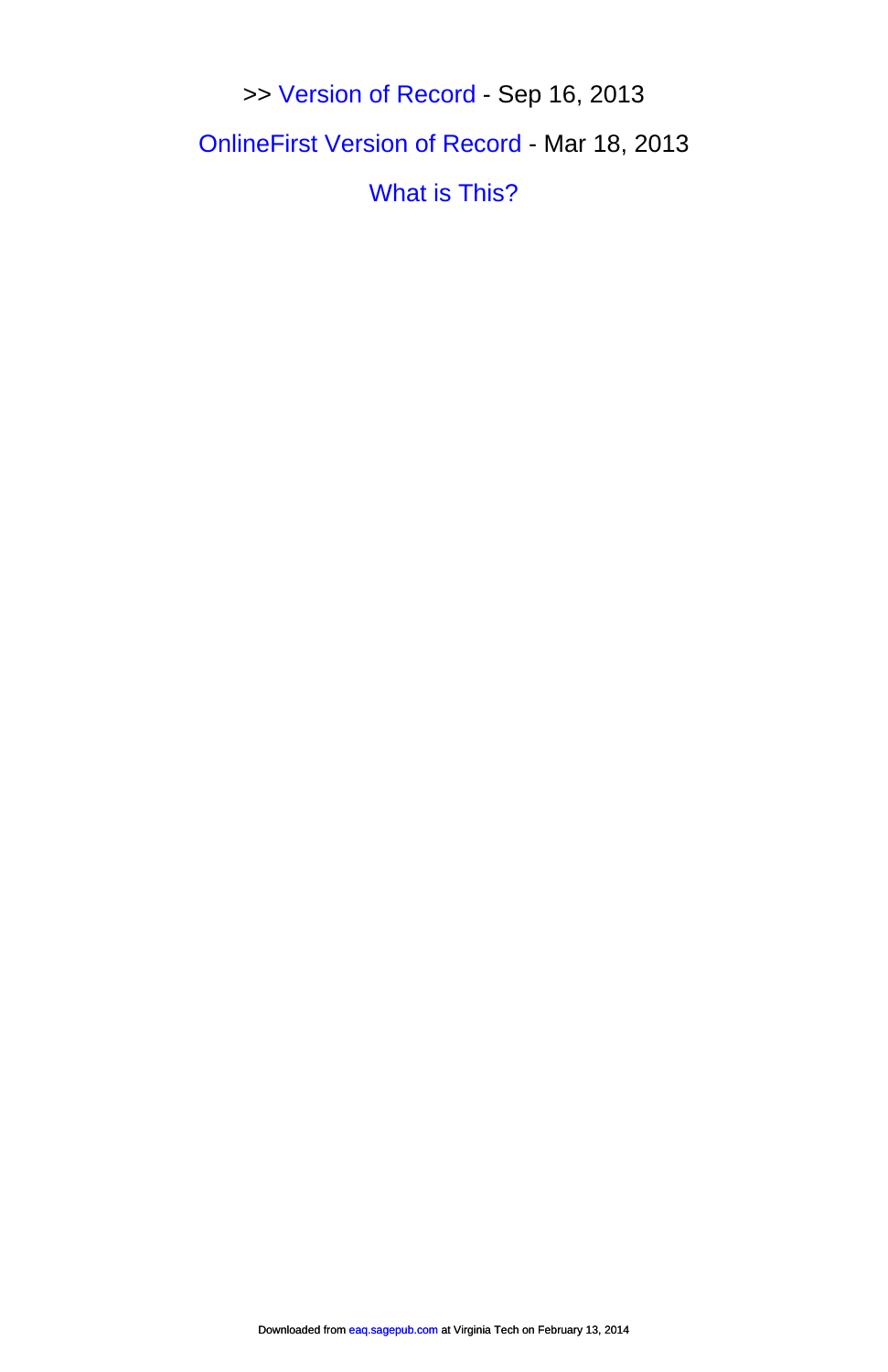**How External Institutions Penetrate Schools Through Formal and Informal Leaders**

Educational Administration Quarterly 49(4) 610-644 © The University Council for Educational Administration 2013 Reprints and permissions: sagepub.com/journalsPermissions.nav DOI: 10.1177/0013161X12468148 eaq.sagepub.com

**UC** UNIVERSITY COUNCIL FOR **A** EDUCATIONAL ADMINISTRATION



# **Min Sun<sup>1</sup>, Kenneth A. Frank<sup>2</sup>, William R. Penuel<sup>3</sup>, and Chong Min Kim4**

## **Abstract**

*Purposes*: This study investigates the role of formal and informal leaders in the diffusion of external reforms into schools and to teachers' practices. Formal leaders are designated by their roles in the formal organization of the school (e.g., principals, department chairs, and instructional coaches) and informal leaders refer to those who do not have any formal leadership roles but are nominated by other colleagues as influences on their instructional practices. In the context of implementing reading policies associated with No Child Left Behind (NCLB) 2001 legislation, this study aims to examine (a) how formal and informal leaders promote instructional changes through professional interactions with teachers and (b) which types of instructional practices are most responsive to which types of leaders. *Research Methods*: The authors analyze longitudinal data concerning both professional interactions about teaching reading and instructional practices of teachers and leaders in nine K-8 schools in a single state. *Findings and Implications*: Formal leaders convey influence on general teaching practices such as setting standards, selecting materials, and assessing students while informal leaders convey influence on specific pedagogical practices (e.g., the use of particular

<sup>1</sup>Virginia Tech, Blacksburg, VA, USA

 $^{2}$ Michigan State University, East Lansing, MI, USA

<sup>3</sup>University of Colorado, Boulder, Boulder, CO, USA

4 Korean Educational Development Institute, South Korea

#### **Corresponding Author:**

Min Sun, Virginia Tech, 206 East Eggleston (0302), Blacksburg, VA 24061, USA. Email: sunmin@vt.edu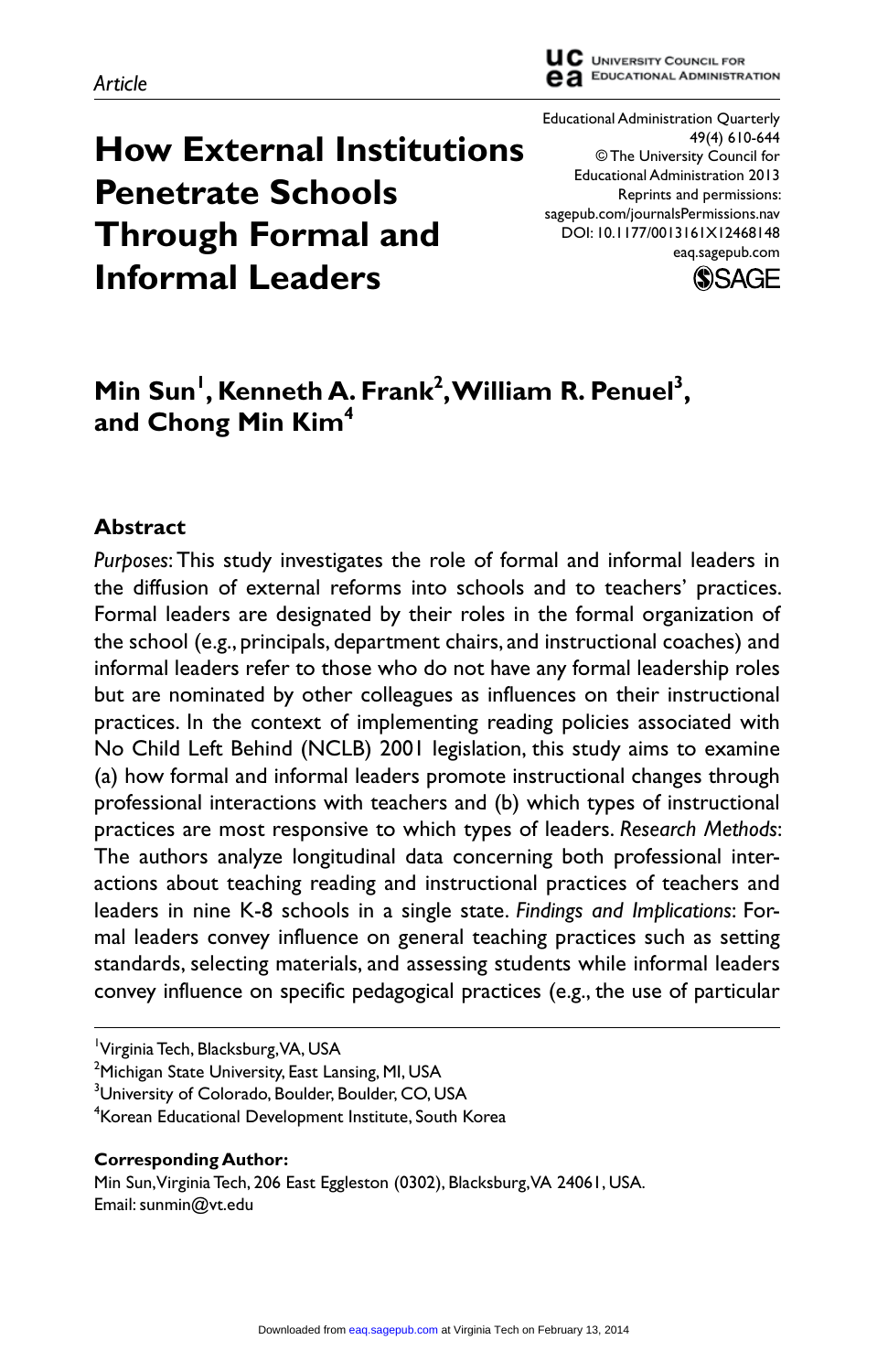strategies for teaching basic reading skills). Findings contribute to the theoretical and methodological development of both distributed leadership and policy implementation within schools. Moreover, this study suggests the importance of and several strategies for developing a strong instructional leadership team that recognizes and supports the complementary influences of formal and informal leaders.

#### **Keywords**

formal and informal leaders, policy implementation, NCLB, teacher collaboration, longitudinal analysis

## **Introduction**

This study investigates the role of formal and informal leaders in the diffusion of external reforms into schools and to teacher's practices. External demands from federal, state, or local sources contribute to the institutional context of the classroom, both constraining and enabling instructional change (Dacin, 1997; Elmore, 2000; Scott, 1995). But external institutions may not penetrate schools uniformly, as local forces within a school retain some agency in selecting classroom practices (Penuel, Frank, Sun, Kim, & Singleton, 2013; Ingersoll, 2003; O'Day, 2002). In particular in this study, we focus on how formal and informal leaders can influence the ways in which teachers respond to external pressures to change their practices (Schein, 1992; Moolenaar, Daly, & Sleegers, 2010).

School leadership, as a social influence relationship between leaders and followers around specific tasks under local contexts, does not inhere in a single role; rather, it is evident that in the enactment of external reforms leadership is distributed across multiple actors within the school (e.g., Camburn, Rowan, & Taylor, 2003; Chemers, 2002; Riggan & Supovitz, 2008; Spillane, Halverson, Diamond, 2004; Spillane & Zuberi, 2009). Some of these actors are formal leaders who are designated by the school formal structure and include principals, department chairs, and instructional coaches. These leaders have the potential to influence other teachers' behaviors or beliefs by the authority attached to their formal positions. Others are informal leaders who do not have any formal leadership positions in the organization but influence other teachers' practices by providing resources (e.g., teaching strategies and knowledge of their implementation) and values in the process of professional interactions (Smylie, Conley & Marks, 2002; Spillane & Zuberi, 2009).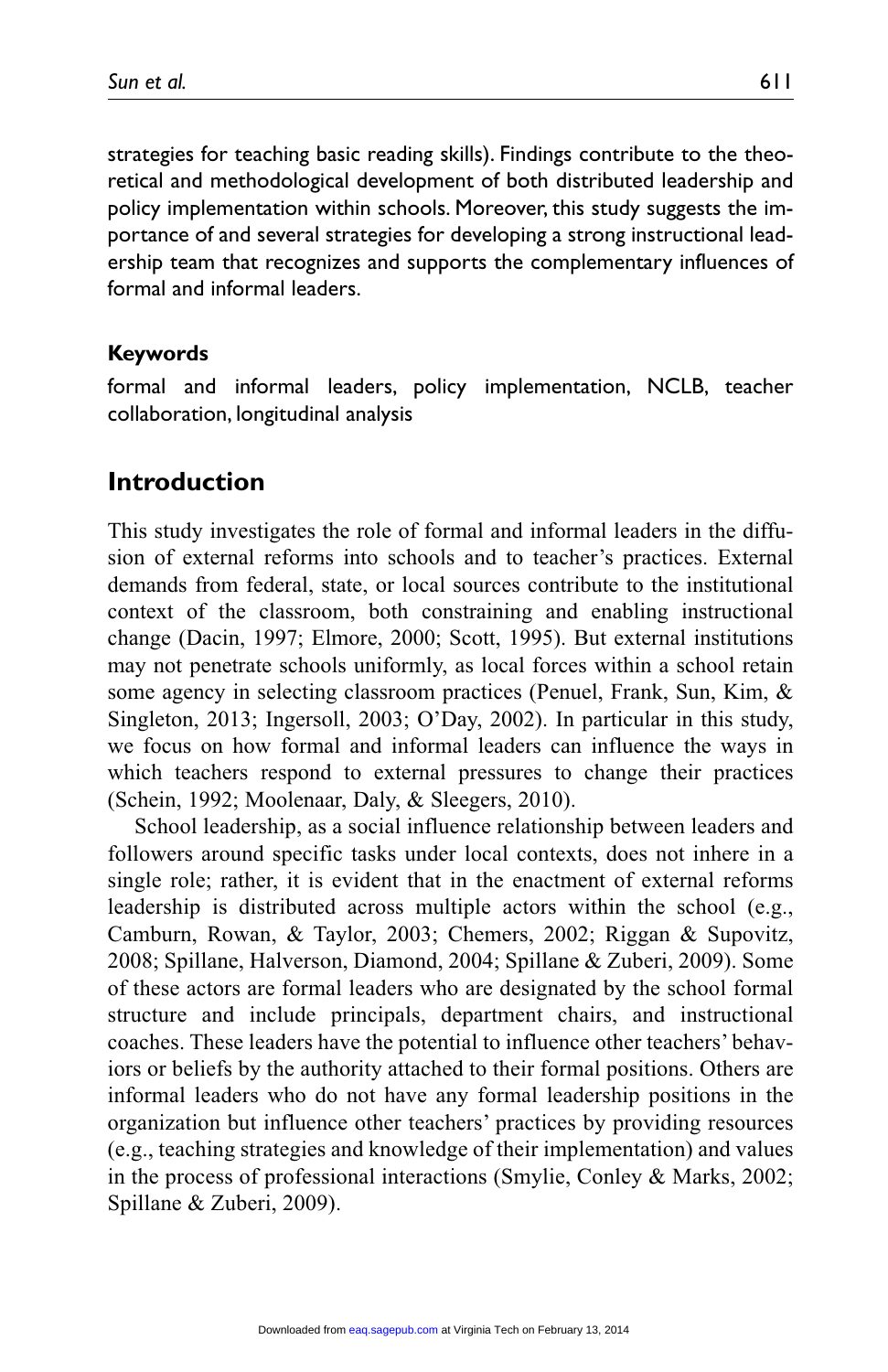Some studies have documented that formal and informal leaders might have distinctive influences on how reforms are implemented to change instructional practices (Coburn, 2001; Printy, 2008). These studies suggest formal leaders provide teachers with opportunities to learn about new practices, whereas informal leaders can be instrumental in helping implement those practices. However, there has been limited longitudinal quantitative evidence demonstrating the dynamics of social influence between leaders and followers and the differential distribution of leadership on instructional tasks. In this study we extend such research by attending specifically to the networks through which formal and informal leaders influence different types of instructional practice. This will help explain how different teachers within the same school can be exposed to variable norms of practice depending on the particular networks in which they are embedded. In particular, we discuss (a) how formal and informal leaders influence instructional practices and (b) which types of instructional practices are most responsive to which types of leaders. Ultimately, studying leadership through networks within schools will help explain how schools as social organizations respond to external demands on teachers' practices.

The context of our study is the implementation of new reading policies concurrent with the passage of No Child Left Behind 2001 (NCLB). Leadership within schools may be especially important in adopting instructional strategies as part of this reform because accountability-based reform seeks to tighten the coupling between the formal structure of schools and the technical core of teaching (Elmore, 2000; Rowan, 2006; Spillane & Burch, 2006). Furthermore, whereas the consequences for poor performance are formally prescribed, changes in instructional practices that may shape the outcomes of interests are left up to each school to navigate (Hess & Petrilli, 2006; O'Day, 2002). In this context, instructional leadership becomes critical to how teachers' change their practices in response to a reform (Rowan & Miller, 2007).

To probe into the affects of formal and informal leaders on the change of instructional practices in the context of accountability reform, we analyze longitudinal data on both interactions on instructional matters and instructional practices of teachers and leaders in nine schools in a single state in the United States. In particular, we use social network analysis to investigate the conjecture that when schools encounter the institutional force of the new reading policy associated with NCLB, formal leaders may influence the degree to which teachers adopt general changes to what they teach (i.e., goals for learning) and how they assess learning, while informal leaders may influence specific pedagogical practices (e.g., reading teaching strategies). We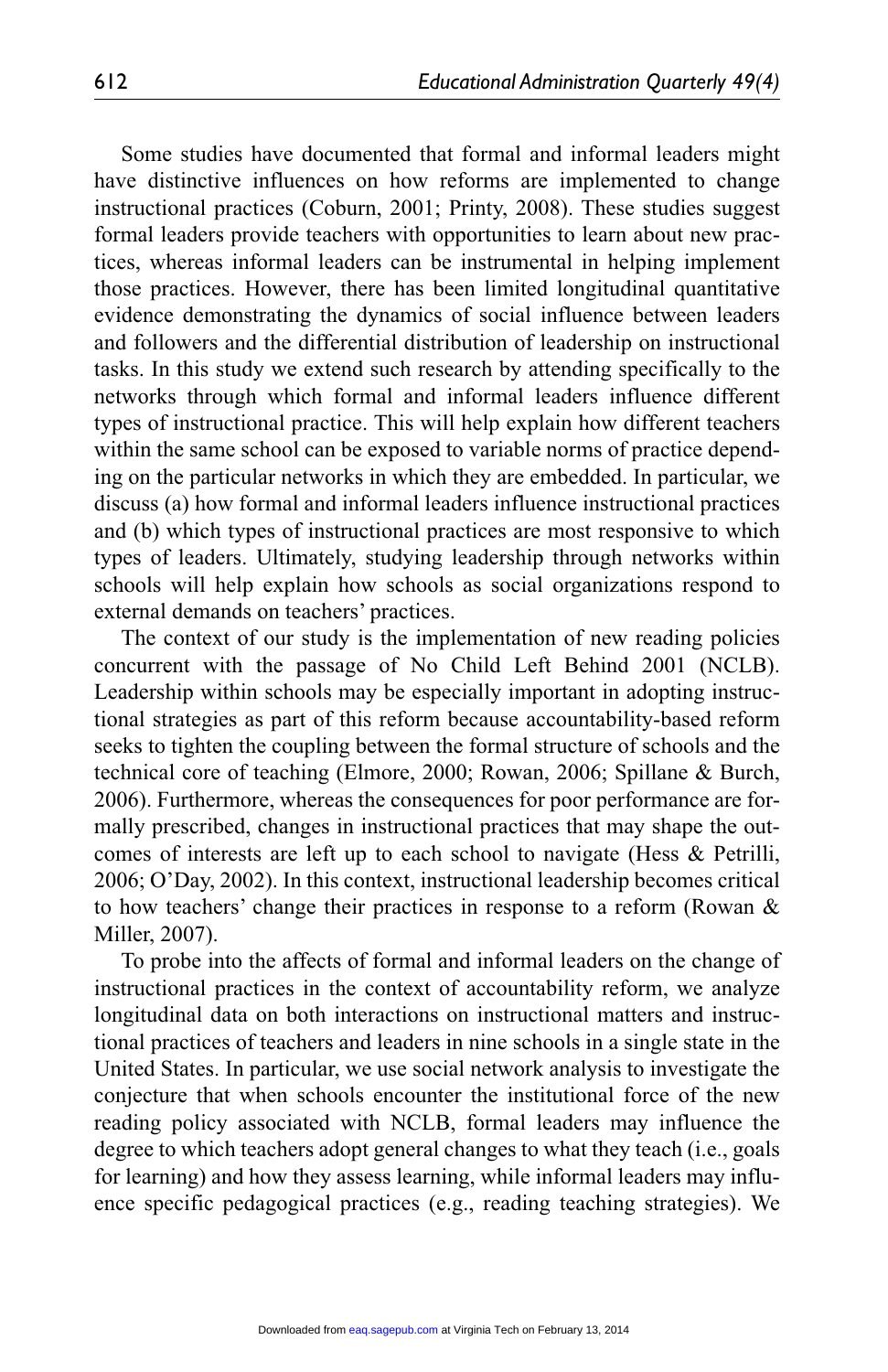first discuss the larger, institutional context of the study, review literature on distributed leadership in the diffusion of external institutions, and then hypothesize how formal and informal leaders enact influence on different instructional tasks.

# **Reading Policy Associated With NCLB: A New Institution Penetrating Schools**

Although most accountability-based reforms have not historically made specific demands on teachers' pedagogical practices (Hess & Petrilli, 2006; O'Day, 2002), concurrent with the emergence of high-stakes, federallymandated accountability associated with the passage of NCLB in the United States has been an unusual level of coherence in federal reading policy. This coherence formed around a National Research Council report (National Reading Panel, 2000) that culminated the period of focusing reading instruction on the basic skills required to decode print, especially phonological awareness and phonics. Such emphasis has been highlighted in federal funding programs (U.S. Department of Education, 2006). Soon after the report was published, states passed reading initiatives that reflected its recommendations (Allington, 2006; Miskel & Song, 2004; Pearson, 2004). The confluence of heightened accountability and a coherent vision for instructional change constituted a new "regulatory regime" (Schneiberg & Clemens, 2006) that defined both specific norms and constraints on action, a hallmark of institutionalization (Meyer, Boli, & Thomas, 1994).

At the same time, one direct policy pressure on all of the schools in this study came from the state. Each of these schools had adopted one of two (at the time) curricula that had been adopted by the state for teaching reading. Both of these claimed strong alignment with the framework of the National Reading Panel. Although our study focuses not on curriculum but on instructional practices of teachers, the implementation of curriculum and reading policy constituted strong external demands on changes in reading instruction. Moreover, the NCLB-associated accountability system placed both positive and negative incentives on schools to adopt these externally defined curricula—"what to teach." However, the question of how to teach was left to individuals who were closely working with students in schools to figure out. The extent to which external demands change internal processes within schools with the hope of improving student learning is very up to the successful diffusion of external expectations within schools (O'Day, 2002).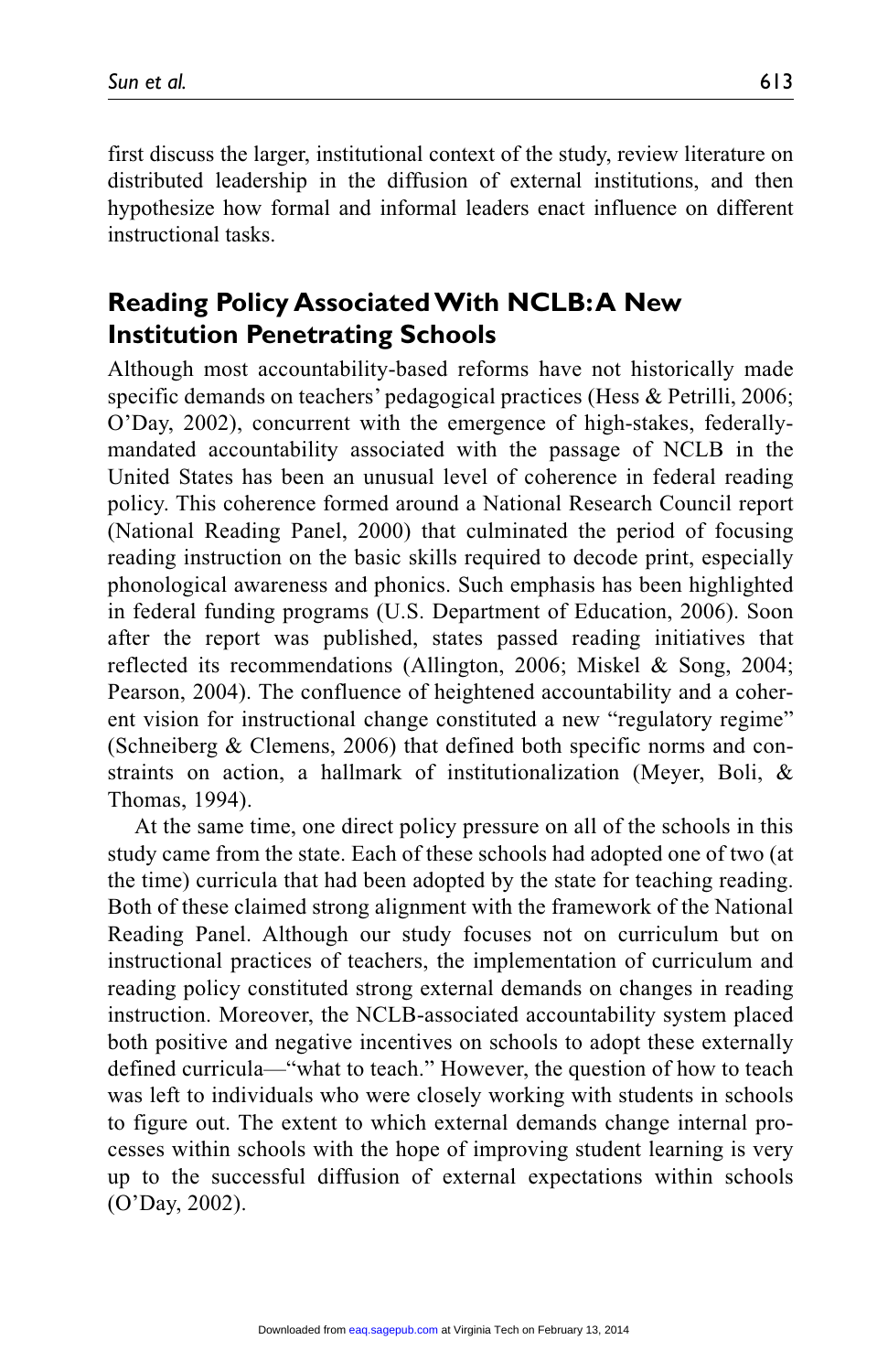# **Distributed Leadership in Diffusing New Institutions**

The diffusion of new institutions within schools emphasizes the role that local actors—teachers and administrators—play in the process (Barley & Tolbert, 1997; Béland, 2005; DiMaggio, 1991; Scott, 2008). Successful diffusion depends in part on the allocation of human, social, and material capital necessary for implementation, as capacity must often be built as part of any reform effort (Blumenfeld, Fishman, Krajcik, Marx, & Soloway, 2000; Cohen & Barnes, 1993). In addition, sensemaking by local actors mediates the implementation of reforms: What is enacted in policy is ultimately the work by "street-level bureaucrats" who jointly interpret the demands of new policies and adjust their practices to align with and sometimes resist those policies (Weick, 1995; Wildavsky, 1979). In one analysis, Coburn (2001) highlighted how school members collectively make sense of institutional messages about reading instruction through conversations with colleagues about goals, strategies, and details of implementation, and how school leadership shapes the focus of teachers' conversations.

Our examination of leadership in the diffusion of external institution is from a distributed leadership perspective, which emphasizes ways that leadership is distributed across persons, tools, and practices. The theory of distributed leadership traces its origins to analyses of cognition in practice, which emphasizes the ways that complex mental functioning often requires coordination across people, tools, and processes (Hutchins, 1996; Pea, 1993). The theory of distributed leadership moves beyond analyses of leaders and their characteristics to consider leadership practice. Furthermore, similar to analyses of distributed cognition, analyses of distributed leadership focus on the ways that the practice of leadership is accomplished by multiple people, using different kinds of tools, and through both structured, formal and unstructured, informal interactions (Spillane, Halverson, & Diamond, 2001).

This article focuses on what Spillane (2006) calls the "leader-plus" aspect, namely that different functions of leadership—in our case, supporting the implementation of reforms—are distributed across leaders with formal authority and informal leaders who are influential by virtue of their positions within the professional network of a school. It also focuses on the "practice" aspect of distributed leadership, namely that leadership is enacted through interactions between leaders and followers on specific tasks. We investigate in our study a particular way that leadership is distributed through collective distribution when two or more leaders coperform a leadership routine by working separately but interdependently (Spillane, 2006, p. 60).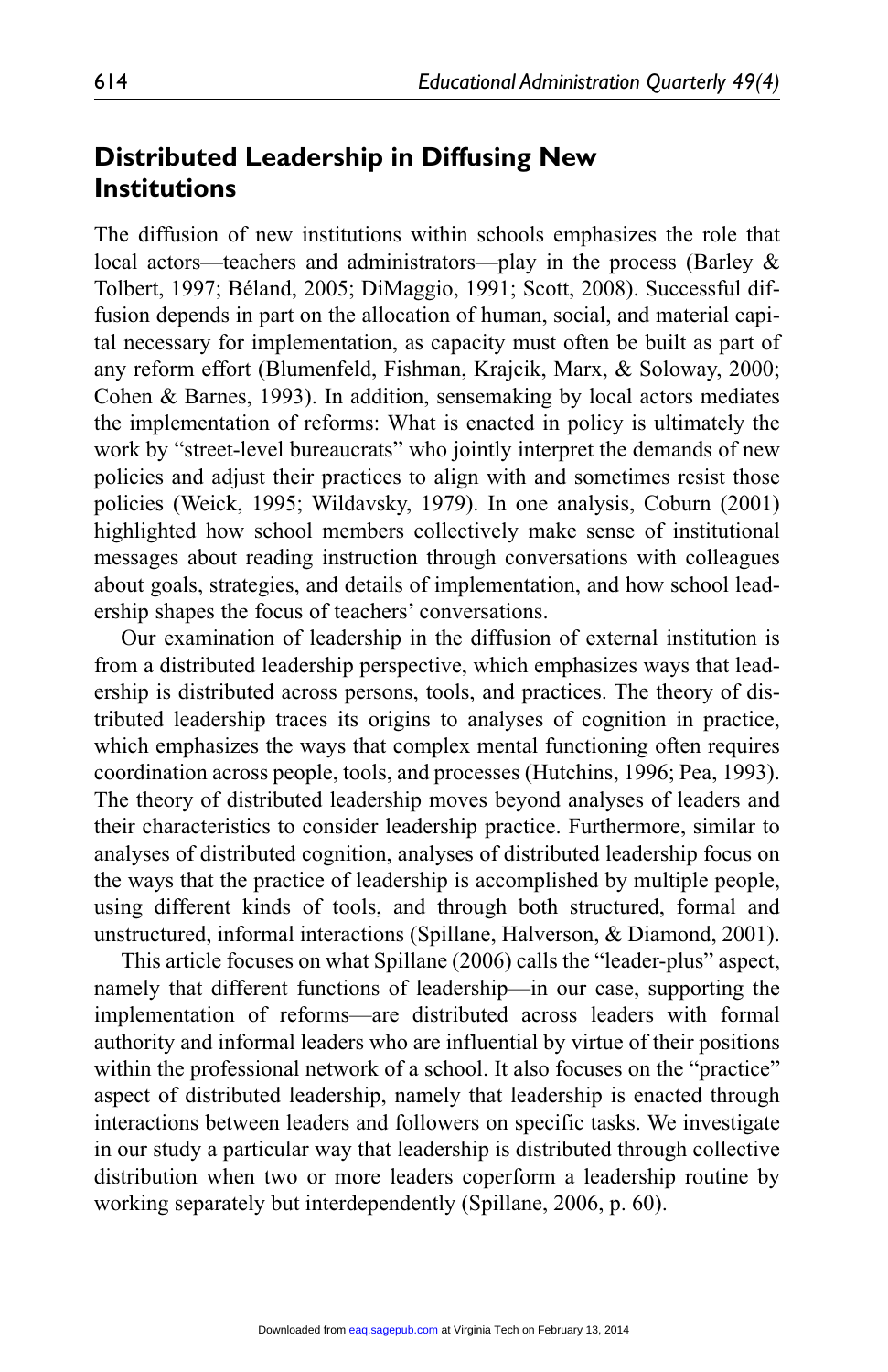There are many possible reasons for formal and informal leaders to distribute leadership practice through collective distribution. Formal and informal leaders differ with respect to their authority and thus their capacity to allocate resources to support implementation (Spillane, Hallett, and Diamond, 2003). Formal leaders typically can purchase materials and provide professional development opportunities for the school that are related to specific school goals. By virtue of their authority, they also filter for teachers and guide interpretation of the demands of standards, accountability, and new mandates from outside the organization (Coburn, 2006; Honig & Hatch, 2004). At the same time, compared to informal leaders who teach in the classroom, formal leaders' knowledge of how externally demanded standards and curricula can be successfully implemented in the diverse classroom settings may be limited. Thus, teachers may value less their inputs on pedagogical strategies in the classroom (Kennedy, 2005; Smylie, 1989). Such proximity to teachers' own practice may be particularly important for transfer of knowledge about classroom instruction because such practice in knowledgeintensive fields like teaching includes many tacit dimensions that are difficult to make explicit and communicate (Nonaka, 1994).

In a related line of argument, Stein and Nelson (2003) proposed leadership content knowledge in four layers: The inner two layers include knowledge of teaching and learning of subject matter in the classroom and the outer two layers include knowledge of how to facilitate teaching and learning. Correspondingly, different levels and types of leaders may exercise distinct impacts on instruction given their content knowledge, including pedagogical and subject knowledge as well as of the social processes of the classroom and school. Because the implementation of any new, external reform on instruction needs leadership with both subject content knowledge and leadership knowledge, we hypothesize that the success of implementation requires the collective distribution of leadership across different types of leaders in a school.

Some empirical research supports this particular hypothesis. Camburn et al. (2003) examined the leadership structure across a large sample of elementary schools that implemented different Comprehensive School Reform programs. They found principals and assistant principals performed as "generalists," spreading their efforts across a range of leadership functions including instructional leadership, building management, and boundary spanning (for a detailed explanation of these functions see Camburn et al., 2003, pp. 368-369). The generalist nature of the principalship and assistant principalship contrasted with instructional coaches and other leaders who specialized in instructional leadership. However, their analysis considered as leaders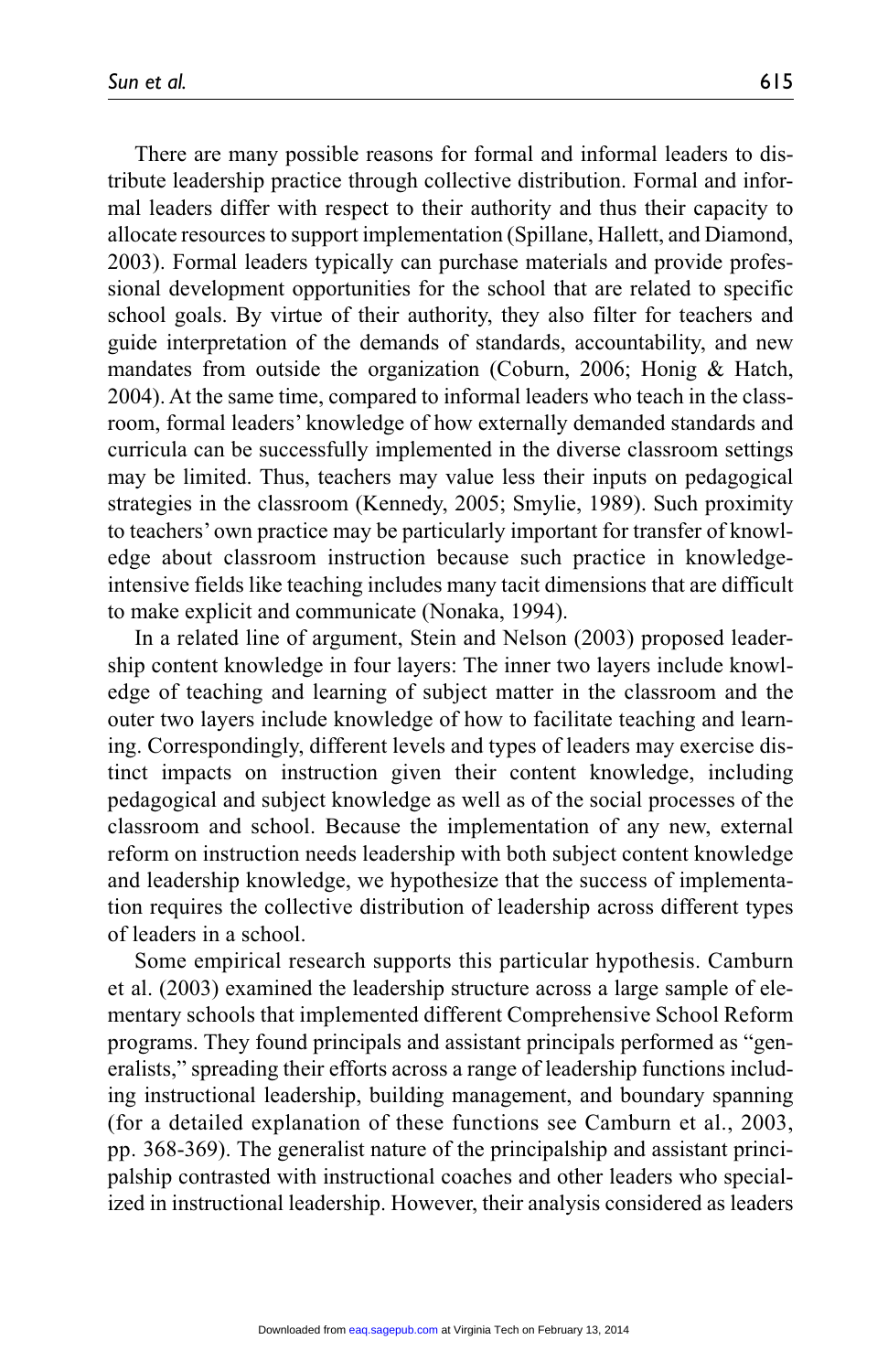only people who had formal leadership positions in the organizational structure; it did not include other regular teachers as possible informal leaders.

Informal leaders can be teachers who have the expertise in teaching and learning and depend largely on means of cooperation and interactions with their colleagues to influence the practice of their colleagues (Yarger & Lee, 1994; York-Barr & Duke, 2004). Such influence can promote the kinds of direct changes to instructional practice that formal leadership exercised by principals may not be as easy to accomplish. A number of recent studies have pointed to the importance of peer help or advice in supporting instructional change (Crowther, Ferguson, & Hann, 2009; Supovitz, 2008; Supovitz, Sirinides, & May, 2010; York-Barr & Duke, 2004). In our own past research, we found that teachers who interacted more with expert peers were more likely to implement reforms their schools had adopted than were those who interacted less often with such peers (Penual, Frank, & Krause, 2006). In a more recent study of writing teachers, we found that above and beyond direct effects of professional development received in writing, teachers' instructional practices in writing were shaped by collegial interactions (Sun, Penuel, Frank, Youngs, & Gallagher, 2011). In both these studies, *expertise* was defined in relation to the specific practices targeted in the reform or professional development. That is, an *expert* was defined narrowly as someone who engaged in more of the target practice at the time a teacher received help from them. No doubt, other forms of expertise are relevant to knowledge transfer between teachers, including social skill in providing help on instructional matters, but this proxy for expertise stands in for an important dimension of teachers' expertise, namely their knowledge of practice. Previous level of implementation represents the complex understanding of how to adapt an innovation to a particular setting (Casson, 1994).

Although prior literature has shown that social interactions and distributed leadership affect the implementation of external reforms, our study offers unique contributions. First, none of the prior studies collected quantitative evidence to examine leadership practices during the implementation of reading policy associated with the passage of the NCLB legislation. The nature of these new institutions as elaborated previously may configure and activate the leadership structure differently from other reform programs. Second, *leadership* has been defined as a social influence process (Chemers, 2002; Spillane et al., 2004). However, there has been limited longitudinal quantitative evidence to demonstrate the dynamics of social influence between leaders and followers and the differential distribution of leadership on instructional tasks. In this study we extend previous research by attending specifically to the networks through which formal and informal leaders influence changes in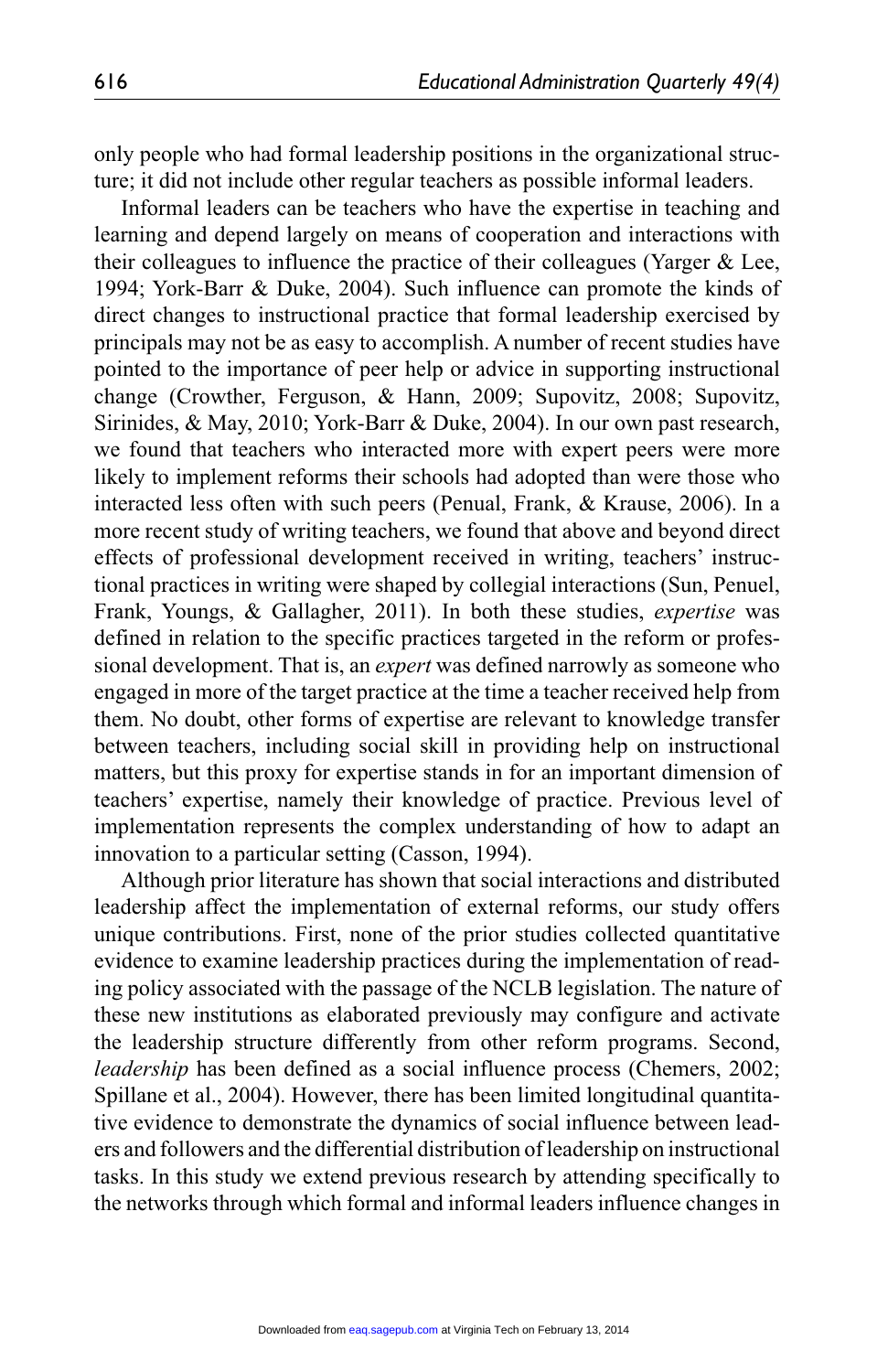different types of instructional practice. In the next section we draw on literature to develop a set of hypotheses concerning how the new reading policy associated with NCLB is implemented within schools through teachers' interactions with formal and informal leaders.

# **Hypothesizing the Distinctive Influences of Formal and Informal Leaders on Instruction**

Formal leaders have been conceptualized as taking the roles of boundary spanning between external demands and instructional activities within the school (Honig & Hatch, 2004; Louis, Febey, & Schroeder, 2005; Rorrer & Skrla, 2005; Rutledge, Harris & Ingle, 2010). When external institutions penetrate schools, new information about standards, curriculum, and assessment travels first to formal leaders who are at the upper level of the hierarchy and closer to the external agencies, and then it spreads to other teachers. Moreover, formal leaders' roles as authorities capable of allocating resources like curriculum materials and assessment tools to support implementation of reforms can affect teachers' general practices in related areas in ways that are congruent with institutional pressures. We thus hypothesize,

*Hypothesis 1*: Formal leaders influence teachers' general practices associated with setting standards, selecting materials, and assessing students.

In contrast to formal leaders, informal leaders have the knowledge of practice related to classroom instruction and share the same contexts with other teachers. Interactions with informal leaders are more likely to lead to changes in teachers' practice congruent with institutional pressures on specific strategies for teaching basic reading skills when informal leaders provide help on such matters.

*Hypothesis 2*: Informal leaders influence teachers' specific pedagogical practices of teaching basic reading skills.

To succeed in changing practices in ways that align with external institutional pressures, the distribution of leadership practice between formal and informal leaders must influence teachers' practices in complementary and congruent ways. For instance, formal leaders who set up the instructional goals and coordinate resources around teaching basic reading skills can establish the platform for informal leaders to influence classroom teaching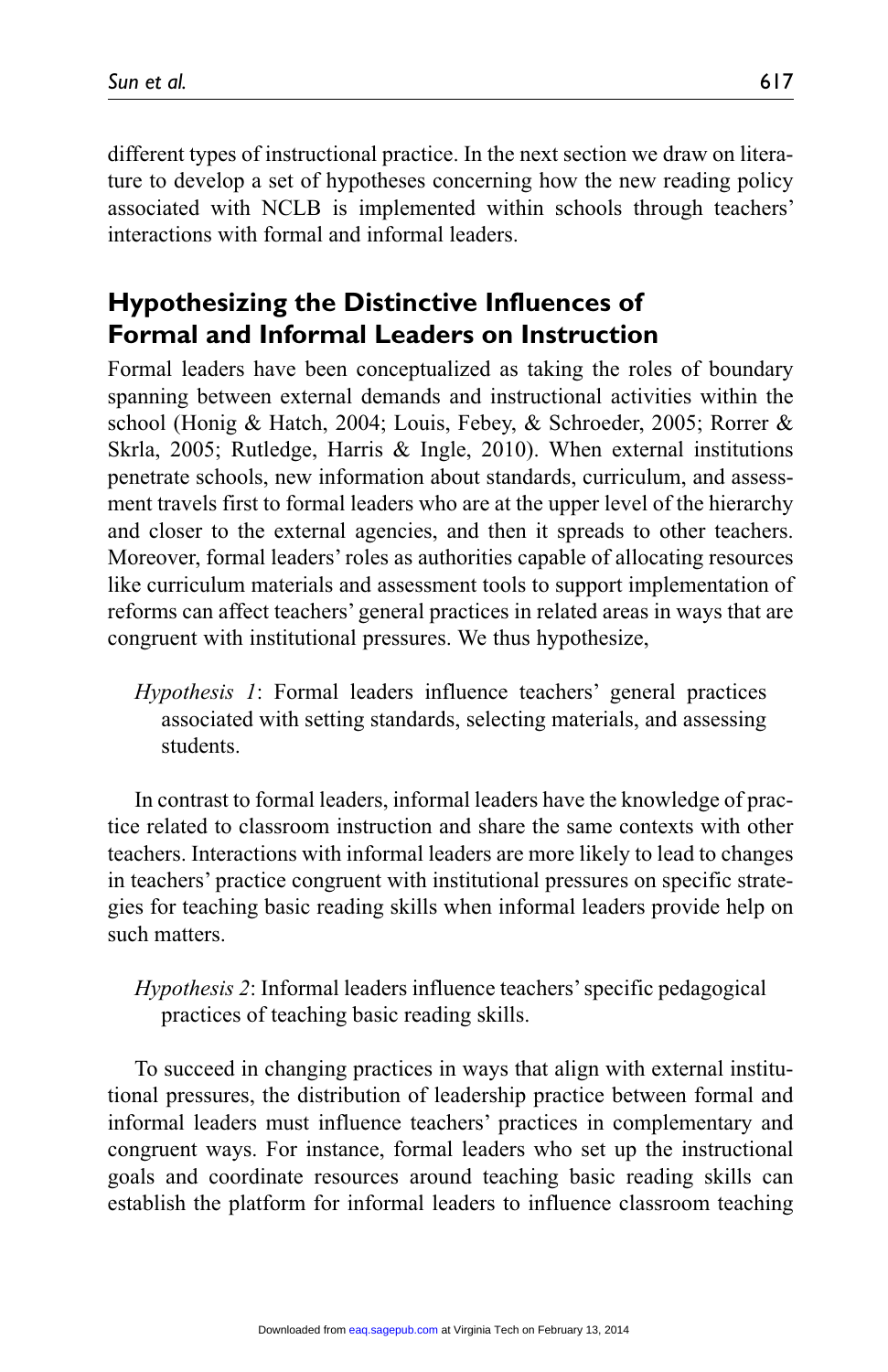toward these goals. In contrast, if formal and informal leaders' influences send inconsistent messages to other teachers, the successful implementation of external reform within schools can be jeopardized, as teachers encounter role ambiguity. Formal and informal leaders' influences must be congruent, in that the effects of exposure to different types of leaders are in the same direction in alignment with external institutional pressures.

*Hypothesis 3*: Collective distribution of leadership can be successfully accomplished when formal and informal leaders' influences over these distinct aspects of practice are congruent.

## **Sample and Measures**

#### *Sample*

To examine these hypotheses, we used data from a large-scale, longitudinal project to investigate teachers' implementation of reading instructional practices associated with the passage of NCLB legislation. The original sample included 11 elementary and middle schools from eight school districts located in urban and suburban areas near major cities in northern and southern California. Two of these schools were not included in the final data analysis because of missing data on either formal leaders' influence or informal leaders' influence.<sup>1</sup> The new, potentially powerful institutional wave in reading starting since 2000, if past history is a guide, could be expected to crest between 3 and 5 years (Cuban, 1990). Thus our study, featuring data collected in the 2006-2007 and 2007-2008 school years, is ideally situated to measure the affects of the reading institutional wave.

We surveyed all school staff who were faculty members in the schools, including all regular faculty members in schools and specialized staff whose chief assigned function in their school was to promote the school-wide initiative. In our study, furthermore, teachers could name any member of the school staff (including the principal) as someone who provided them with expertise or resources to help with reading instruction. Thus, our social network data included positional school leaders defined by nominations on a sociometric questionnaire. School faculty members in the selected schools were surveyed four times (2003, 2005, 2007, and 2008).

Table 1 shows basic characteristics of schools in the 2007-2008 sample. The schools included eight elementary schools and one middle school, with the grade span indicated in the second column of Table 1. School size ranged from 288 to 898 with an average of 541. Six schools had a majority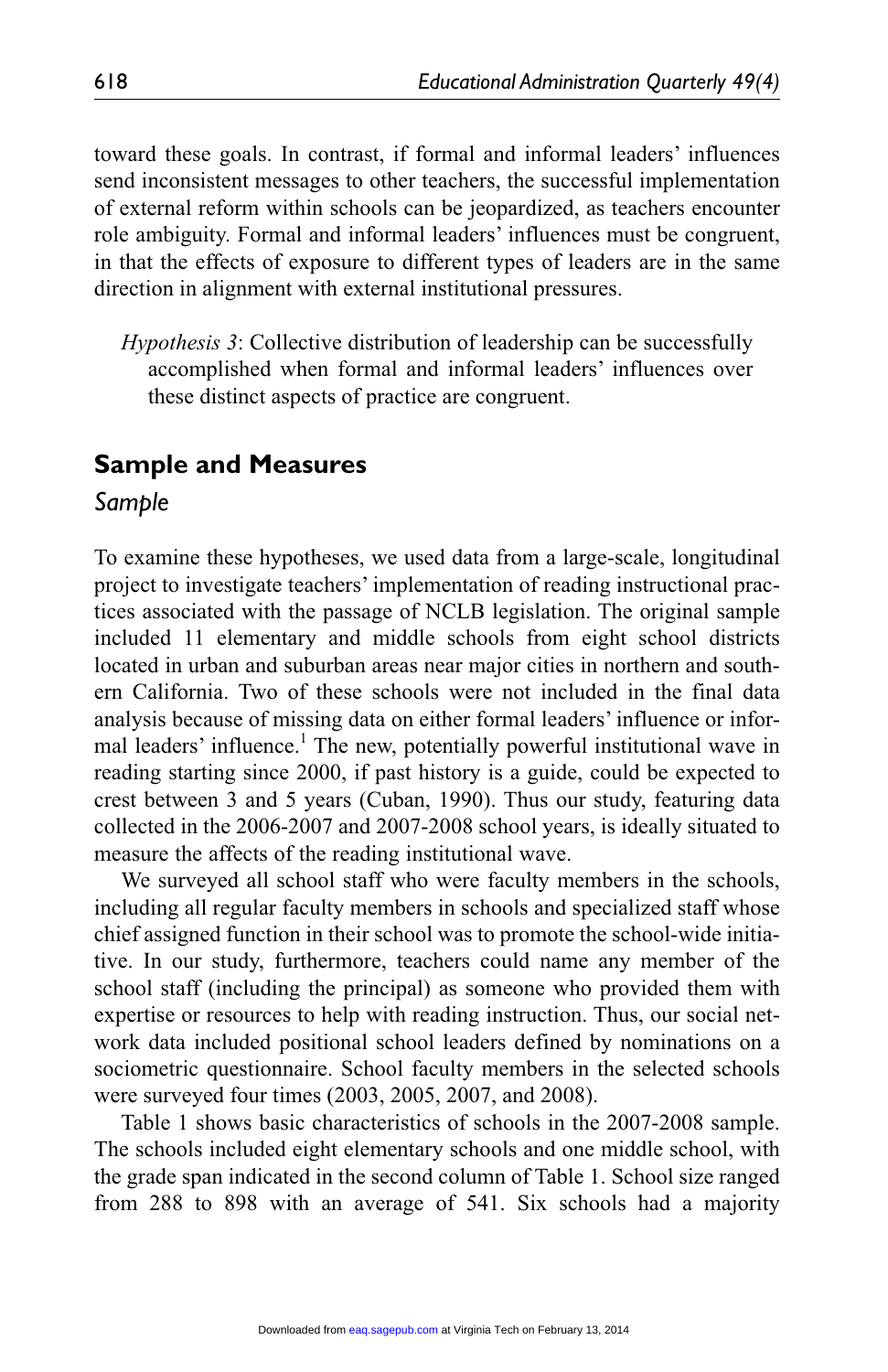| School              | Grade<br>Span | Student<br>Enrollment | Percentage<br>White | <b>FTE</b><br><b>Teachers</b> | Title I<br>School | Met<br>$AYP?^a$ | <b>Reading First</b><br><b>District</b> |
|---------------------|---------------|-----------------------|---------------------|-------------------------------|-------------------|-----------------|-----------------------------------------|
| Pomo                | $K-5$         | 441                   | 56.0                | 25                            | No                | Yes             | No                                      |
| Pasteur             | K-6           | 898                   | 0.7                 | 43                            | Yes               | No              | No                                      |
| La Plaza<br>Charter | $K-6$         | 542                   | 14.6                | 27                            | No                | Yes             | Yes                                     |
| Glade               | K-8           | 646                   | 0.3                 | 29                            | Yes               | No              | No.                                     |
| Forest              | $K-8$         | 538                   | 27.1                | 26.8                          | Yes               | Yes             | No                                      |
| Crosswinds          | $K-5$         | 619                   | 37.6                | 33.3                          | No                | Yes             | No                                      |
| Hermosa             | $5-8$         | 554                   | 70.6                | 22.2                          | No                | Yes             | No                                      |
| Sage                | $K-4$         | 342                   | 64.6                | 19.2                          | No                | Yes             | No                                      |
| Dickersen           | $K-5$         | 288                   | 25.7                | 18.6                          | Yes               | Yes             | No                                      |

**Table 1.** School Demographic Information in 2007-2008.

FTE = full-time equivalent; AYP = Adequate Yearly Progress. All school names are pseudonyms.

a. Yes = the school met AYP in both reading and math; No = the school did not meet AYP in either reading or math except that Pasteur did not meet AYP in reading but met AYP in math.

Data sources: Common Core of Data from the National Center for Education Statistics for the 2007-08 school year; Reading First Eligible District from California Department of Education.

non-White student population. The number of full-time equivalent teachers ranged from 18.6 to 43 across schools. Four were Title I schools and most of schools in the sample met requirements for Adequate Yearly Progress in reading. Only one sampled school had funded Reading First programs in the district; however, the school itself was not a Reading First school.

At the fourth wave of data collection, the average teaching experience of the sample was up to 13 years, and the mean of years working at the current school was 7.41 (as indicated in Table 2). The sampled teachers' relatively longer working experiences in the current schools give this study a great advantage in studying the effects of stable relations across years. The majority of the teachers had full certification (advanced professional, regular/standard/probationary) in their main assignment fields.

## *Measures*

*Formal and Informal Leaders.* This study aims to identify paths by which formal and informal leaders affect other teachers' instructional activities. From a total of 175 school actors were nominated by other colleagues as providing help with teaching reading, we identified 64 formal leaders given their formal roles: 5 administrators (e.g., principal and assistant principal); 2 school reform/school improvement coaches or facilitators; 10 reading, literacy, or English program coordinators; 26 master/mentor teachers or teacher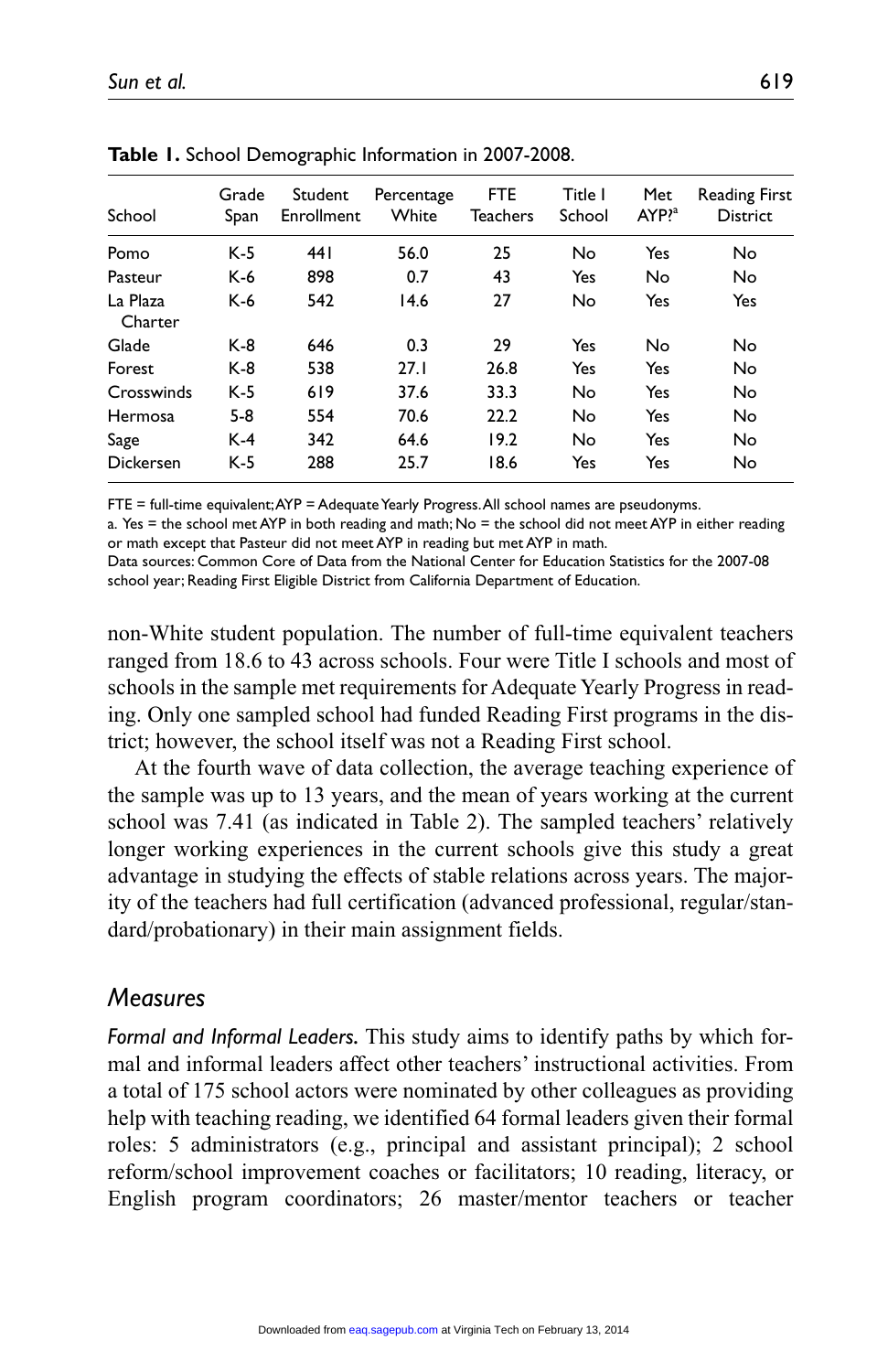| Variable                                                                                    | Characteristics of Only<br>Nominators ( $n = 168$ ) | Characteristics of All<br>Faculty ( $n = 228$ ) |
|---------------------------------------------------------------------------------------------|-----------------------------------------------------|-------------------------------------------------|
| Working experience $(n = 168^{\circ})$                                                      |                                                     |                                                 |
| Mean years teaching                                                                         | 13.00                                               | 13.09                                           |
| Mean years working at<br>the current school                                                 | 7.47                                                | 7.4 I                                           |
| Teacher credential status ( $n = 168^a$ )                                                   |                                                     |                                                 |
| Partial certification<br>(temporary, provisional,<br>or emergency state<br>certificate)     | 3(1.79%)                                            | 26 (11.40%)                                     |
| <b>Full certification</b><br>(advanced professional,<br>regular/standard /<br>probationary) | 165 (98.21%)                                        | 202 (88.60%)                                    |

**Table 2.** Demographics of School Staff From the 2008 Survey (*N* = 228).

a. The sample includes all teachers who received help from others and who were involved in the final data analysis.

consultants; and 45 committee or team leaders<sup>2</sup> (Camburn et al., 2003). The other 111 leaders who did not have such formal roles were designated as informal leaders.

As shown in Table 3, the average teaching experience of formal leaders was 13.98 years and the mean of years working at the current school was 8.85 years, which were slightly longer than those of informal leaders, who averaged 12.24 years of teaching experience and 7.22 years of working experience at the current school. One formal leader and four informal leaders did not have full certification in their main assignment fields (advanced professional, regular/standard/probationary). However, the differences between the formal and informal leaders were not statistically significant.

#### *Dependent Variables*

*General practices of implementing NCLB-related standards, curricula and assessments in 2008*. The measure of implementation of NCLB in 2008 was constructed as an index averaging teachers' responses ( $1 = not at all, 2 = to a$ ) limited extent, and  $3 =$  to a great extent) to the question "Whether *NCLB* is affecting your work" in the following five areas ( $\alpha = 0.93$ ): "the curriculum materials I use with students," "the curricular activities I use with students,"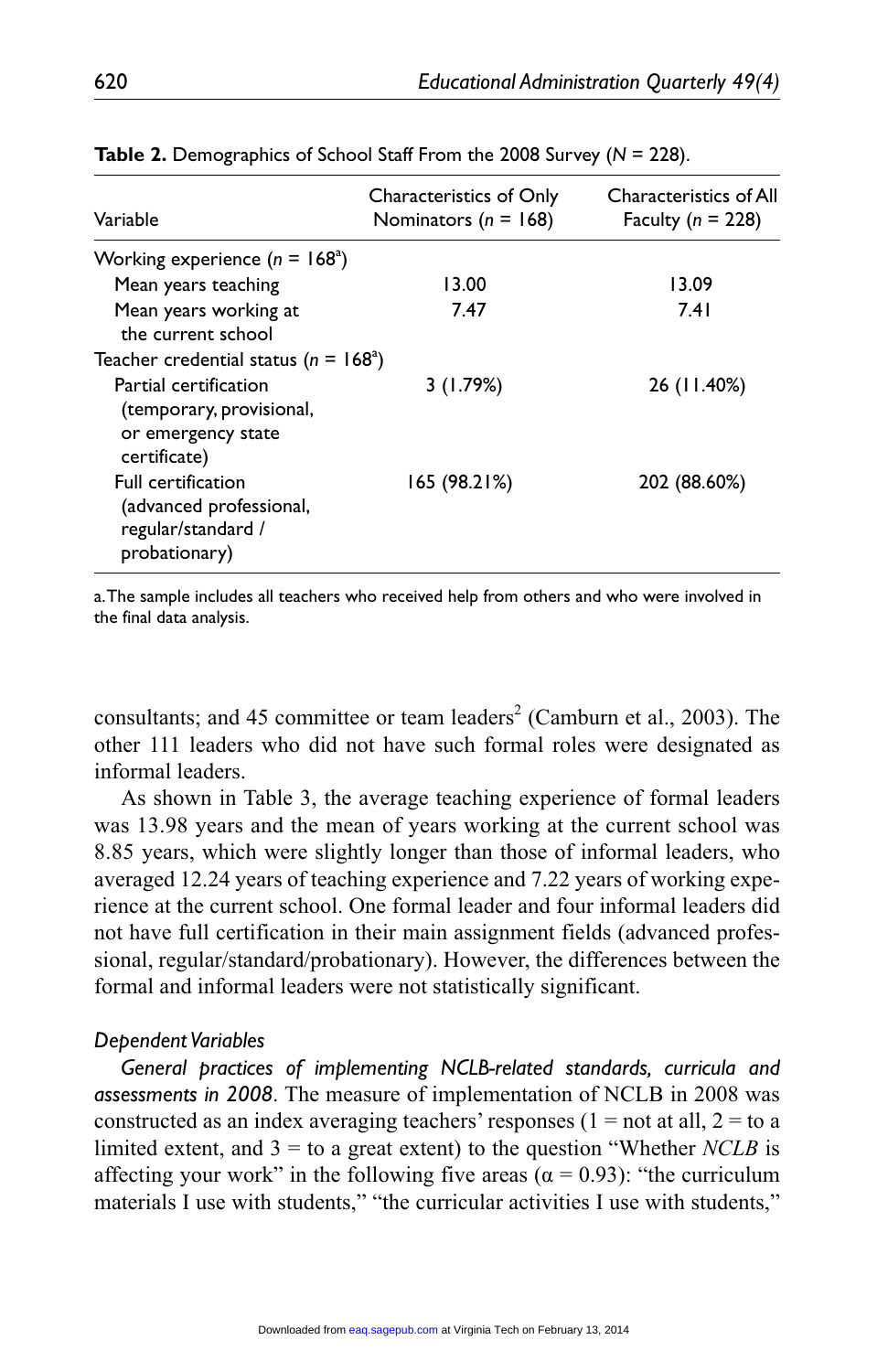| Variable                                                                                                                                 | <b>Formal Leaders</b><br>$(n = 64)$ | Informal Leaders<br>$(n = 110)$ | <b>Not Nominated</b><br>$(n = 54)$ |
|------------------------------------------------------------------------------------------------------------------------------------------|-------------------------------------|---------------------------------|------------------------------------|
| Working experience                                                                                                                       |                                     |                                 |                                    |
| Mean years teaching                                                                                                                      | 13.98                               | 12.24                           | 13.65                              |
| Mean years working at<br>the current school                                                                                              | 8.85                                | 7.22                            | 6.15                               |
| Teacher credential status                                                                                                                |                                     |                                 |                                    |
| Partial certification<br>(temporary, provisional,<br>or emergency state<br>certificate)                                                  | 1(1.56%)                            | $4^a$ (4.44%)                   | I (1.85%)                          |
| <b>Full certification</b><br>(advanced professional,<br>regular/standard/<br>probationary)                                               | 63 (98.44%)                         | $86^{\circ}$ (95.56%)           | 53 (98.15%)                        |
| Expertise as approximated by prior practices                                                                                             |                                     |                                 |                                    |
| Mean of prior<br>general practices of<br>implementing No Child<br>Left Behind-related<br>standards, curricula and<br>assessments in 2007 | 1.09                                | 1.26                            | 0.99                               |
| Mean of prior specific<br>pedagogical practices of<br>teaching basic reading<br>skills in 2007                                           | 3.77                                | 3.57                            | 3.00                               |

**Table 3.** Demographic Characteristics of Formal and Informal Leaders (*N* = 228).

a. Twenty cases were missing on this measure. On these measures, there were no statistically significant differences between formal and informal leaders.

"the content standards to which I teach," "the number of topics I cover in a particular subject area," and "the ways I assess student learning." These five items measured the same latent construct based on factor analysis results  $(factor loading = 0.795~0.892; Eigenvalue = 3.307).$ 

*Specific pedagogical practices of teaching basic reading skills in 2008*. Teaching basic reading skills is one of the key specific teaching practices targeted by NCLB. To measure such pedagogical practice, in the 2008 survey we asked each teacher to rate how often they had students complete a series of activities as part of reading instruction on a 5-point scale:  $1 =$  almost never, 2  $=$  one or two times a month,  $3 =$  one or two times a week,  $4 =$  almost every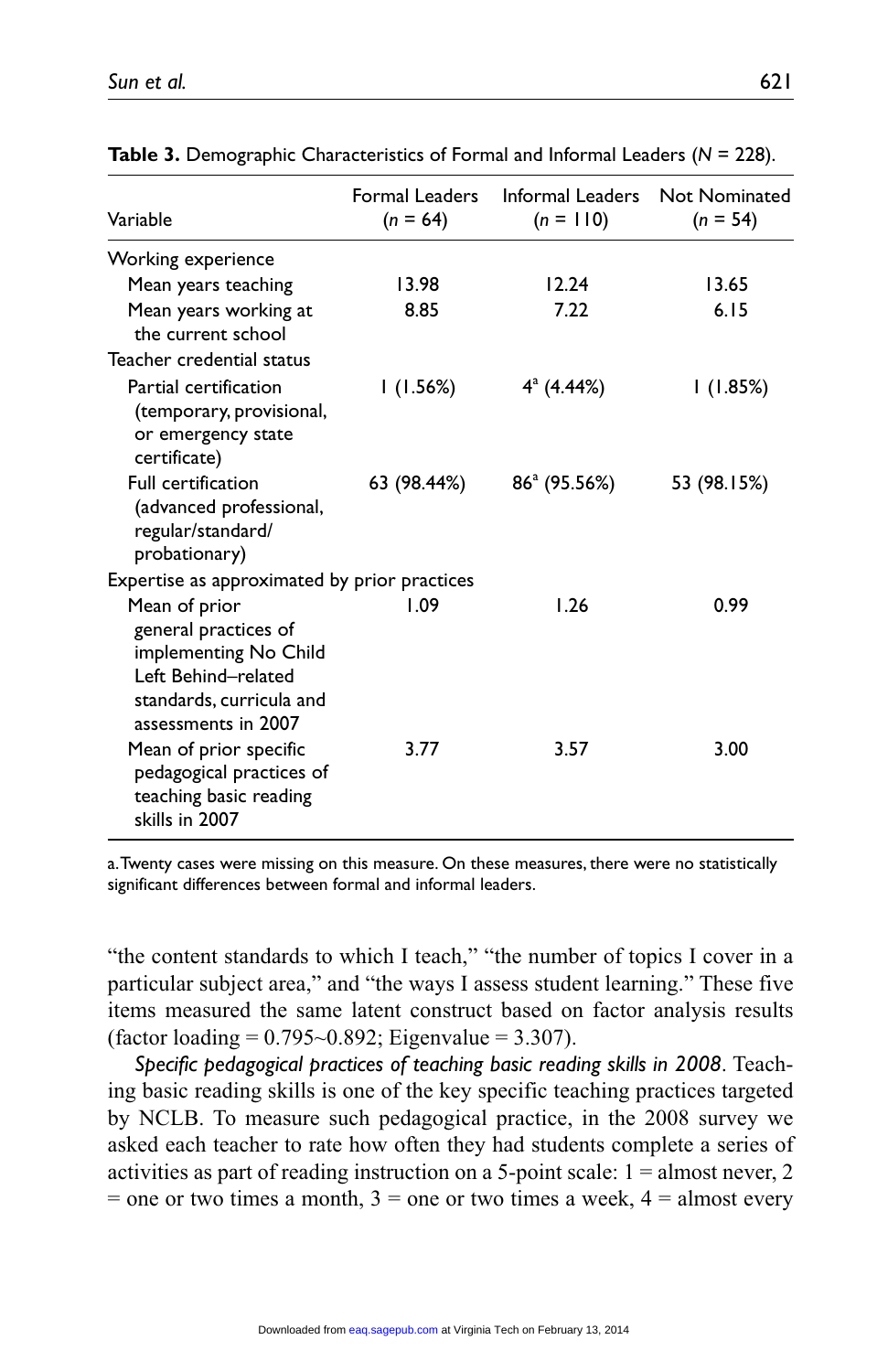day, and  $5$  = one or more times a day.<sup>3</sup> Based on factor analysis results, we aggregated nine items into one composite variable ( $\alpha = 0.90$ ), including "blend sounds to make words or segment the sounds in words," "read stories or other imaginative texts," "practice dictation (teacher reads and students write down words) about something the students are interested in," "use context and pictures to read words," "clap or sound out syllables of words," "drill and practice sight words, e.g., as part of a competition," "use phonics-based or letter-sound relationships to read words in sentences," "use sentence meaning and structure to read words," and "practice letter-sound associations" (factor loading  $= 0.588 - 0.888$ ; Eigenvalue  $= 4.091$ ). These items were designed to measure teachers' pedagogical practices of teaching reading the ways in which teachers represented basic reading skills to students and formulated classroom activities to help students learn these skills (Segall, 2004; Shulman, 1986). The content of reading, referring to what should be taught in elementary and middle schools (such as phonemic awareness among a varity of basic reading skills), was defined in the state curriculum and standards and was in alignment with a National Research Council report (National Reading Panel, 2000; Shanahan, 2006). Our measures were intended to capture how teachers taught this content of reading in sampled elementary and middle schools as well as the change in ways of teachers taught such content over years; hence, we labeled this measure as pedagogical practices of teaching basic reading skills.

#### *Independent Variables*

*Teachers' exposure to formal and informal leaders' general and specific practices*. The key to our models is to approximate teachers' exposure to formal and informal leaders through professional interactions. In our 2008 teacher survey, we asked teachers to report which colleagues in their schools had helped them in the past 12 months with reading instruction. Teachers could nominate up to eight colleagues and rate the frequency of interactions on a 4-point scale:  $1 =$  once or twice a year,  $2 =$  monthly,  $3 =$  weekly, and  $4 =$  daily. We then followed Frank, Zhao, & Borman (2004)'s approach and defined *exposure* as a function of the extent of help provided by one teacher to another (approximated by the frequency of help provided), the type of knowledge and norms conveyed through help (approximated by the prior practices of the provider of help), and the capacity of the provider to convey such knowledge and norms (approximated by the total number of colleagues helped by the provider).

For example, assume Bob indicated receiving help from three formal leaders: Daily (4) from Lisa, who had a prior NCLB implementation of 2; monthly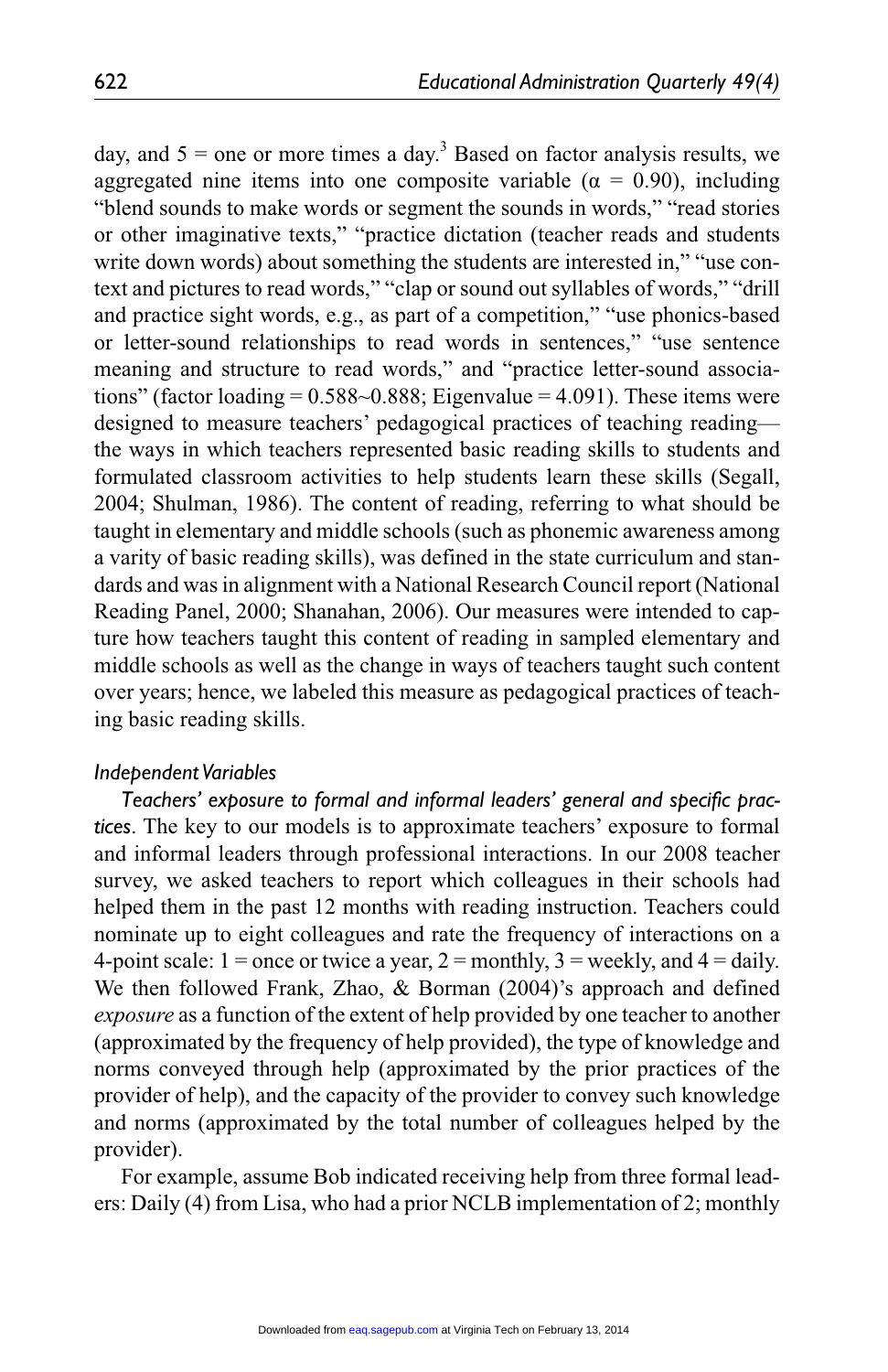(2) from Tom, who had a prior NCLB implementation of 3, and daily (4) from Alice, who had a prior NCLB implementation of 1. Then Bob's exposure via Lisa is  $4 \times 2 = 8$ , via Tom is  $2 \times 3 = 6$ , and via Alice is  $4 \times 1 = 4$ . The norm of Bob's exposures is then  $(8 + 6 + 4) / 3 = 6$ . More formally, the preliminary measure of exposure to formal leaders is specified as follows:

Preliminary measure of *direct exposure to formal leaders*′*influence i*

$$
=\frac{1}{n_i}\sum_{\substack{i'=1,\ i'\neq i}}^{n_i} (Help_{ii'}) \times (Providers' prior implementation_{i'})
$$
\n(1)

where  $n_i$  is the total number of formal leaders from whom teacher *i* received help.

In addition, we weighted the providers' help by the frequency with which they helped others because we reasoned that those who were listed by many others as helpful were better at conveying their knowledge and practices (Frank et al., 2004). In the above example, if Lisa helped four others, Bob's exposure to Lisa would be  $32 = 4 \times 2 \times 4$ . Thus the final expression for exposure was

*Final measure of direct exposureto formal leaders influence i* ′

$$
=\frac{1}{n_i}\sum_{\substack{i'=1,\\i\neq i'}}^{n_i} (Help_{ii'}) \times (Providers' prior implementation_{i'}) \times (Total number of others helped_{i'})^{2}
$$

Given the complex metric of the exposure term, we will report results associated with exposure in units of standardized regression coefficients in the next section. By designating actor *i*′ as either a formal or informal leader, Equation 2 was used to separately construct measures of exposure to informal and formal leaders.

*Prior general practices of implementing NCLB-related standards, curricula, and assessments in 2007*. Teachers' instructional practices, to some extent, are consistent over time (e.g., Frank et al., 2004). Our measure of the NCLB effect on prior general practices in 2007 is based on the same items and procedures as for the 2008 measure ( $\alpha$  = 0.92).

*Prior specific pedagogical practices of teaching basic reading skills in 2007*. To derive the measure of prior specific practices, we asked how often teachers engaged students in activities concerning learning basic reading skills as part of reading instruction in 2007. The measure included a subset of items from the measure of teaching basic reading skills in 2008 but based on the 2007 survey, with slightly different rating scales for each item  $(1 = not at all,$ 

 $(2)$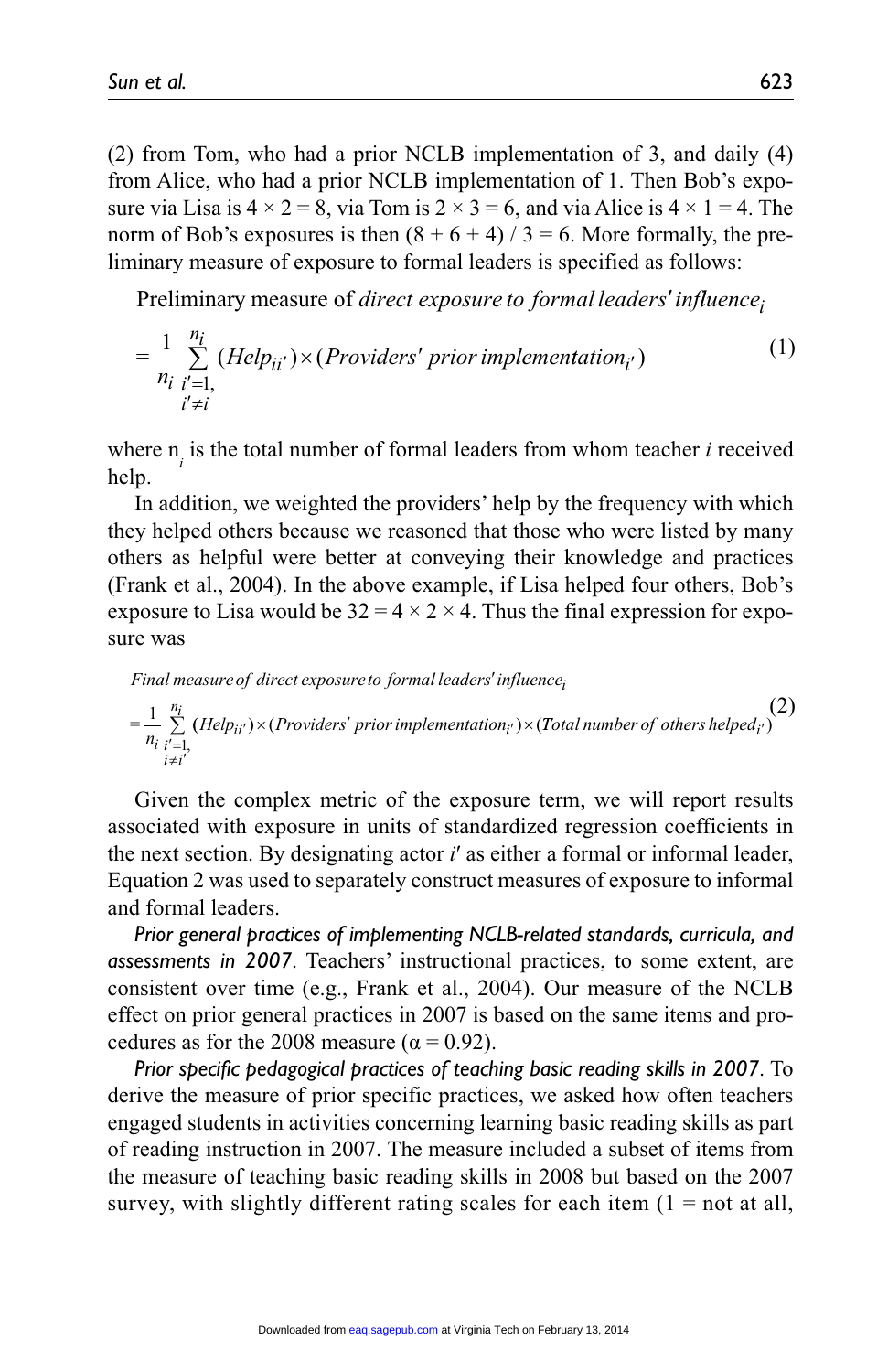$2 =$  one or two times per month,  $3 =$  three or four times per month,  $4 =$  five or six times per month,  $5 =$  more than six times per month). We derived a composite variable by taking the mean of the items including "read stories or other imaginative texts," "use phonics-based or letter-sound relationships to read words in sentences," "use context, pictures, and/or sentence meaning and structure to read words," and "blend sounds to make words or segment the sounds in words" ( $\alpha$  = 0.87).<sup>4</sup>

*Exposure to professional development in 2008*. Teachers may change their behaviors based on exposure to external professional development (Cohen & Hill, 2001; Desimone, Porter, Garet, Yoon, & Birman, 2002; Garet, Porter, Desimone, Birman, & Yoon, 2001). Therefore, we developed two measures of the extent to which teachers received professional development: NCLBrelated and reading-related. The components of the NCLB-related professional development included "using achievement data for decision making," "strategies for teaching students from different ethnic/cultural subgroups," "strategies for teaching English language learners," and "strategies for teaching students with disabilities" ( $\alpha = 0.77$ , these items all are loaded on one factor, factor loading =  $0.61 \sim 0.89$ ; Eigenvalue = 1.633) The variable scaled from 0 to 3 (0 = none at all,  $1 = 1$  to 8 hours,  $2 = 9$  to 16 hours,  $3 =$  more than 16 hours). Teachers also reported the frequency of attending professional development focusing on reading instruction on the same scale.

*Perceived value of NCLB in 2007*. Classic innovation diffusion theory suggests that individuals adopt a practice based on the perceived value of the practice (Rogers, 1995). Therefore, we controlled for teachers' perceived value of NCLB. Specifically, in our 2007 survey, we asked teachers to rate the importance of the following reform activities for improving student achievement (0 = not at all important, 1 = not very important, 2 = neutral, 3 = somewhat important,  $4 = \text{very important}$ : "requiring schools to use researchbased curriculum materials," "holding schools accountable for improving achievement of all subgroups at the school," "giving parents the choice to change schools if the school is failing," and "giving parents the choice to purchase tutoring services with a school's federal funds if the school is failing." Factor analysis showed that only one factor existed (factor loading =  $0.55~0.848$ ; Eigenvalue = 2.151) and we thus derived one composite measure by averaging all of these four items ( $\alpha = 0.70$ ).

*Highest grade taught in 2008*. Under NCLB, all schools and even Reading First schools preserved a high level of agency for teachers with respect to day-to-day instructional decision making. Most elementary schools served grades K-5 or K-6, and the program made funding available only for grades K-3, such that teachers of upper elementary level students had more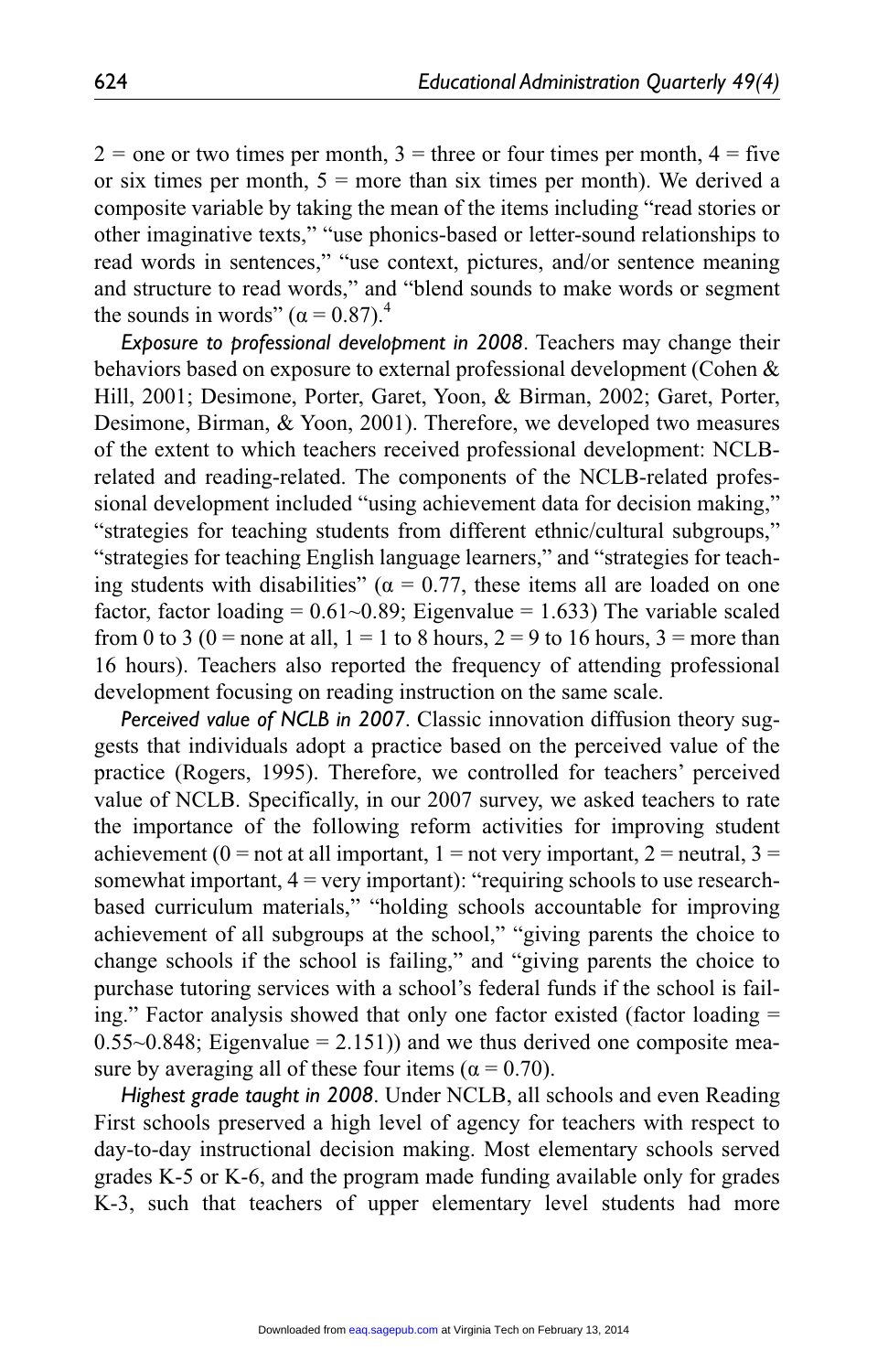discretion with respect to curriculum and instruction. Therefore, we controlled for highest grade taught.

We also included other measures of teachers' background characteristics in our initial data analysis, such as teaching experience, certification status, and others. However, none were close to statistical significance; therefore, we dropped them from the final models.

# **Data Analysis**

To examine our hypotheses of the ways in which the impact of formal leaders differs from the impact of informal leaders on instructional changes, we estimated one model for general practices related to *NCLB* and another for specific pedagogical practices related to teaching basic reading skills. Due to the nested nature of the data (teachers nested within schools), we used Hierarchical Linear Modeling (HLM) in its two-level application (Raudenbush & Bryk, 2002). Before examining effects of any predictors in HLM models, we ran unconditional models to examine the distribution of variance in the two outcome measures. About 36% of the variance of general practices of implementing NCLB-related standards, curricula, and assessment resides was allocated at school level  $(0.36 = 0.198 / (0.198 + 0.352))$ , which is statistically significant ( $p \leq .001$ ). About 33.7% of variance of specific pedagogical practices was allocated at school level  $(0.337 = 0.32 / (0.32 + 0.63))$ , which is significant at .001 level. The significant amount of school-level variance supports the application of HLM models (Raudenbush& Bryk, 2002).

The dependent variables were examined as functions of interactions with both formal and informal leaders after accounting for individuals' prior practices, exposure to professional development in 2008, perceived values of NCLB in 2007, and highest grade taught in 2008 (Frank et al., 2004). Because we included two network exposure variables (exposure to formal leaders' prior practice and exposure to informal leaders' prior practice) in the model, possible multicollinearity<sup>5</sup> between these two effects had to be considered (Doreian, 1989). The correlation coefficient between formal and informal leaders' exposure terms regarding general practices was 0.235 in Table 4 and, regarding specific practices, 0.313 in Table 6. These are moderate correlations, suggesting the possibility of multicollinearity. Therefore, to analyze the main effects of these two predictors properly, we first added each exposure variable separately to the model along with covariates to generate Models I and II in both Tables 5 and 7. Next we added both exposure terms to the model with the covariates, generating Model III in both tables. If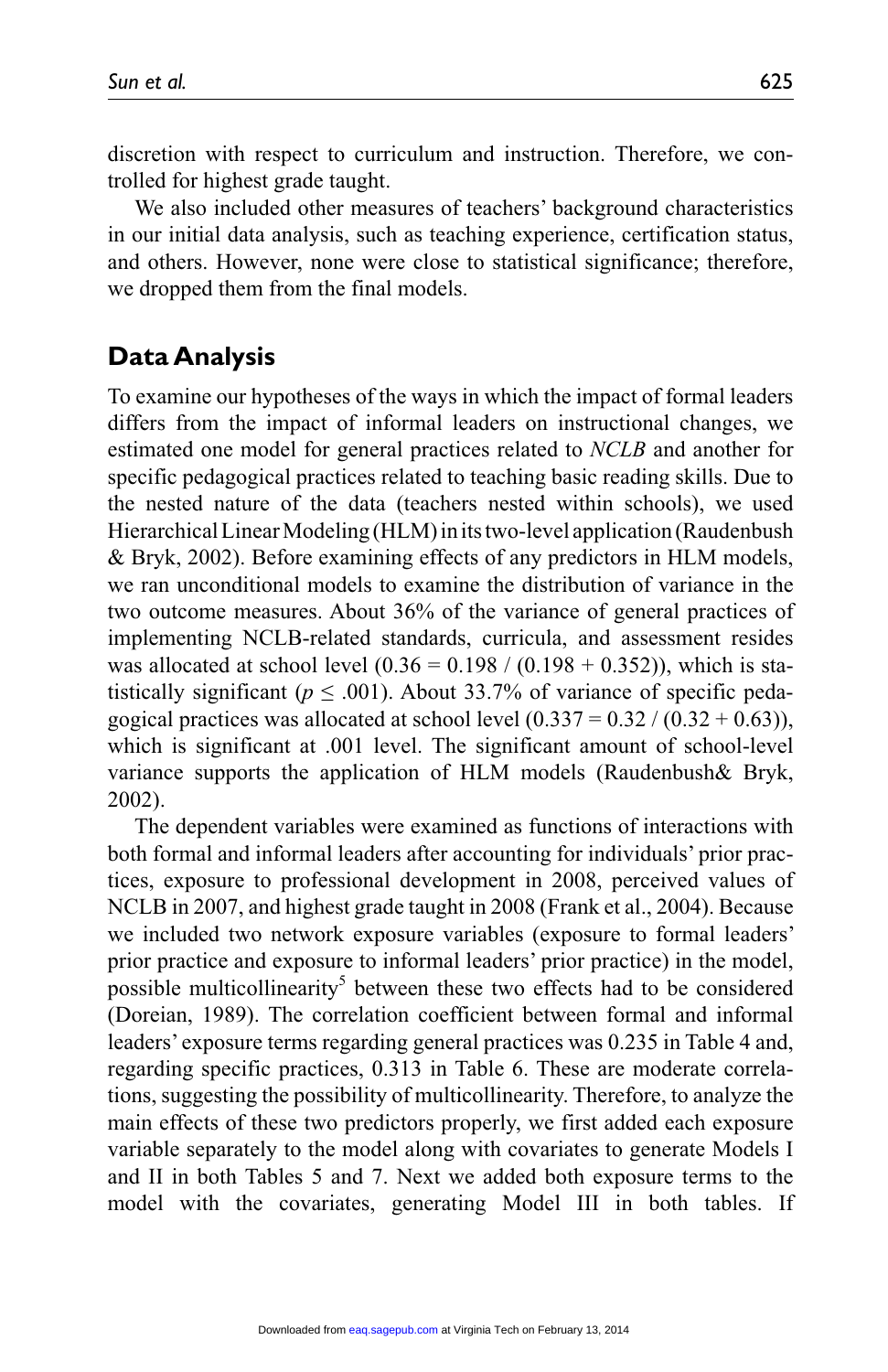| Variable                                                                                                                           | M(SD)                      | ı          | 2          | 3         | 4        | 5        | 6        | $\overline{7}$ |
|------------------------------------------------------------------------------------------------------------------------------------|----------------------------|------------|------------|-----------|----------|----------|----------|----------------|
| I. General practices of<br>implementing No Child Left<br>Behind (NCLB)-related<br>standards, curricula, and<br>assessments in 2008 | 1.079<br>(0.736)           | 1.000      |            |           |          |          |          |                |
| 2. Prior general practices of<br>implementing NCLB-related<br>standards, curricula, and<br>assessments in 2007                     | 1.108<br>(0.711)           | $0.622***$ | 1.000      |           |          |          |          |                |
| 3. Exposure to formal leaders'<br>general practices of<br>implementing NCLB-related<br>standards, curricula, and<br>assessments    | 20.427<br>(42.374)         | $0.276***$ | $0.276***$ | 1.000     |          |          |          |                |
| 4. Exposure to informal<br>leaders' general practices of<br>implementing NCLB-related<br>standards, curricula, and<br>assessments  | $40.753 -0.041$<br>(69.82) |            | 0.069      | $0.235**$ | 1.000    |          |          |                |
| 5. Exposure to NCLB-related<br>professional development<br>in 2008                                                                 | 0.728<br>(0.588)           | 0.158      | 0.152      | $-0.024$  | $-0.061$ | 1.000    |          |                |
| 6. Perceived value of NCLB<br>in 2007                                                                                              | 2.491<br>(0.944)           | 0.153      | 0.15       | $0.226**$ | 0.052    | 0.144    | 1.000    |                |
| 7. Highest grade taught in 2008                                                                                                    | 4.38<br>(2.347)            | 0.022      | 0.005      | $-0.095$  | $-0.075$ | $-0.079$ | $-0.073$ | 1.000          |

| Table 4. Descriptive Statistics and Correlation Among Variables of Modeling |  |
|-----------------------------------------------------------------------------|--|
| Teachers' General Practices in 2008.                                        |  |

\*\**p*≤ .01. \*\*\**p* ≤ .001.

multicollinearity existed, the standard errors for the influence terms in Model III (in both Table 5 and Table 7) would have had been much larger than the standard errors in Models I and II. In fact, the standard errors of these two exposure predictors did not change significantly from Model I and Model II to the Model III. Therefore, we concluded that multicollinearity between the two exposure variables was not substantial enough to compromise our interpretations.

Because we analyzed data at two time points, the high turnover of faculty in the sampled schools between 2007 and 2008 led to a large amount of missing data in the analysis, which featured in the analysis and interpretation of results.<sup>6</sup> In the final analysis, a total of 137 cases were used to model general practices of implementing NCLB-related standards, curricula and assessment; and 147 cases were used to model specific pedagogical practices of teaching basic reading skills in nine schools.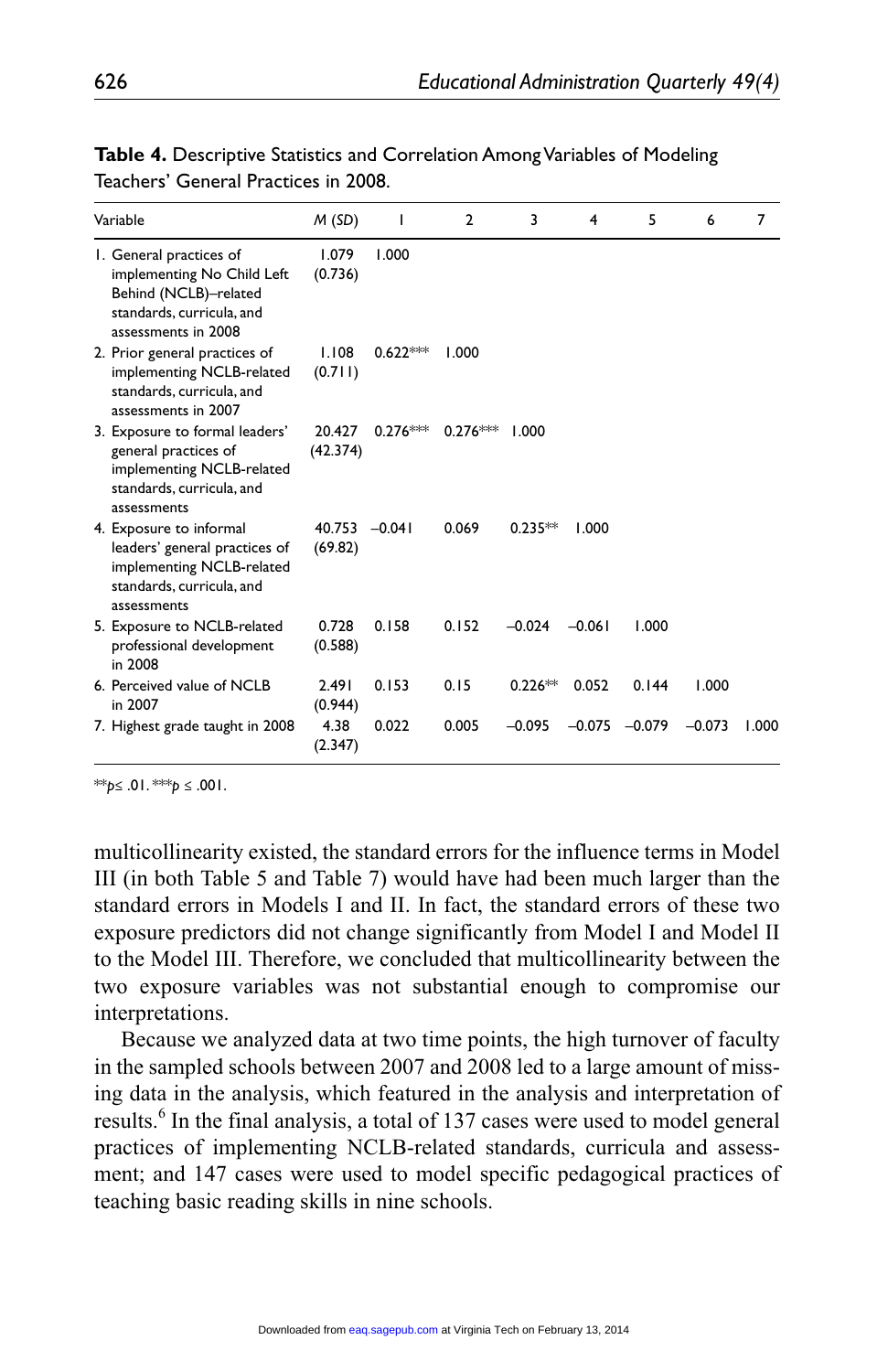|                                                                                                                                                                                                                                                                                                                                                                | Model                            |                             | Model I                          |                             | Model III                                  |                   |
|----------------------------------------------------------------------------------------------------------------------------------------------------------------------------------------------------------------------------------------------------------------------------------------------------------------------------------------------------------------|----------------------------------|-----------------------------|----------------------------------|-----------------------------|--------------------------------------------|-------------------|
|                                                                                                                                                                                                                                                                                                                                                                | Unstandardized<br>Coefficient    | Standardized<br>Coefficient | Unstandardized<br>Coefficient    | Standardized<br>Coefficient | Unstandardized Standardized<br>Coefficient | Coefficient       |
| NCLB-related standards, curricula, and<br>Prior general practices of implementing<br>assessments in 2007                                                                                                                                                                                                                                                       | $0.501***$ $(0.075)$             | 0.516                       | $0.493*** (0.076)$               | 0.508                       | $0.5*** (0.076)$                           | 0.515             |
| practices of implementing NCLB-related<br>standards, curricula, and assessments<br>Exposure to formal leaders' general                                                                                                                                                                                                                                         | 0.0024 (0.0015)                  | こご                          |                                  | I                           | $0.0033$ (0.0016)                          | 0.124             |
| practices of implementing NCLB-related<br>standards, curricula, and assessments<br>Exposure to informal leaders' general                                                                                                                                                                                                                                       | I                                | I                           | $-0.0004(0.001)$                 | $-0.026$                    | $-0.0007(0.001)$                           | $-0.047$          |
| Exposure to NCLB-related professional<br>development in 2008                                                                                                                                                                                                                                                                                                   | 0.043 (0.084)                    | 0.038                       | 0.033 (0.088)                    | 0.029                       | 0.039 (0.088)                              | 0.035             |
| Perceived value of NCLB in 2007<br>Highest grade taught in 2008                                                                                                                                                                                                                                                                                                | $-0.029(0.052)$<br>0.015 (0.022) | $-0.037$<br>0.068           | $-0.019(0.052)$<br>0.013 (0.022) | $-0.025$<br>0.057           | $-0.033(0.053)$<br>0.015 (0.022)           | $-0.042$<br>0.065 |
| No Child Left Behind = NCLB. N = 137. Model I includes the effect of formal leaders' influence, while Model II includes the effect of informal leaders' influence. Model III<br>contains partial effects of formal leaders' and informal leaders' influence after controlling for covariates Moreover the following list of variables were included in initial |                                  |                             |                                  |                             |                                            |                   |

Table 5. Estimated Formal and Informal Leaders' Influence on Teachers' General Practices of Implementing NCLB-Related **Table 5.** Estimated Formal and Informal Leaders' Influence on Teachers' General Practices of Implementing NCLB-Related Standards, Curricula, and Assessments in 2008. contains partial effects of formal leaders' and informal leaders' influence after controlling for covariates. Moreover, the following list of variables were included in initial models but then excluded from the final models because of their nonsignificance and to save degrees of freedom; years of teaching, years of working at the current school, models but then excluded from the final models because of their nonsignificance and to save degrees of freedom: *years of teaching, years of working at the current school,*  contains partial effects of formal leaders' and informal leaders' influence after controlling for covariates. Moreover, the following list of variables were included in initial held full certification, and perception of the legitimacy of NCLB principles. Standard errors are included in the parentheses. *held full certification*, and *perception of the legitimacy of NCLB principles*. Standard errors are included in the parentheses.  $at = 1.875$ ;  $p = .063$ .  $a.t = 1.875; p = .063$ . \*\*\**p* ≤ .001.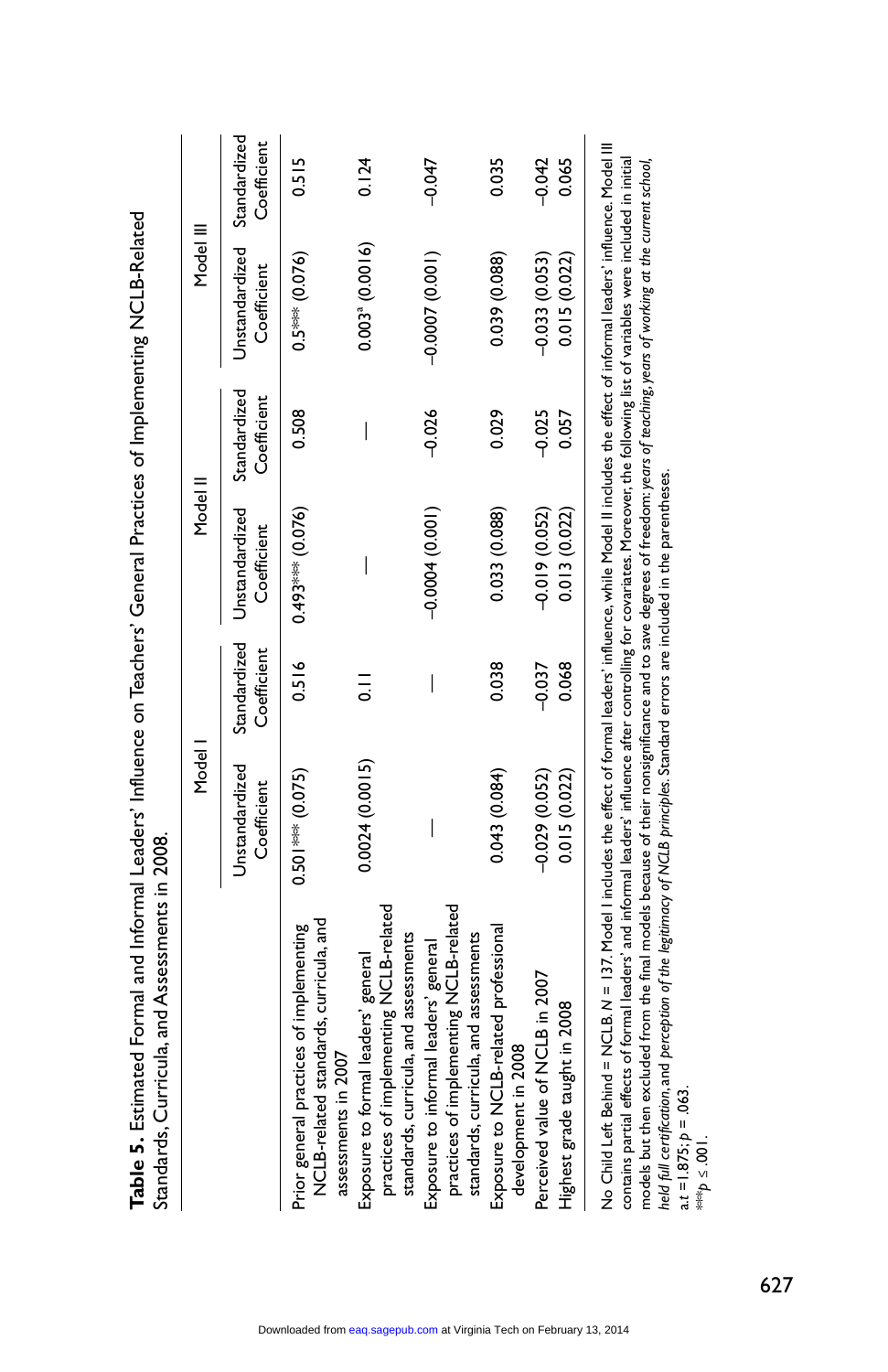| Variable                                                                                               | M(SD)               | ı           | 2           | 3         | 4        | 5        | 6        | 7           |
|--------------------------------------------------------------------------------------------------------|---------------------|-------------|-------------|-----------|----------|----------|----------|-------------|
| I. Specific pedagogical practices<br>of teaching basic reading skills<br>in 2008                       | 3.387<br>(0.905)    | 1.000       |             |           |          |          |          |             |
| 2. Prior specific pedagogical<br>practices of teaching basic<br>reading skills in 2007                 | 3.549<br>(1.045)    | $0.606***$  | 1.000       |           |          |          |          |             |
| 3. Exposure to formal leaders'<br>specific pedagogical practices<br>of teaching basic reading skills   | 65.026<br>(102.817) | $0.281***$  | 0.153       | 1.000     |          |          |          |             |
| 4. Exposure to informal leaders'<br>specific pedagogical practices<br>of teaching basic reading skills | 101.92<br>(144.648) | $0.302***$  | 0.086       | $0.313**$ | 1.000    |          |          |             |
| 5. Exposure to reading-related<br>professional development<br>in 2008                                  | 1.347<br>(0.926)    | $0.278***$  | $0.209**$   | 0.015     | 0.012    | 1.000    |          |             |
| 6. Perceived value of No Child<br>Left Behind in 2007                                                  | 2.526<br>(0.92)     | $0.268***$  | $0.162*$    | 0.129     | 0.002    | $-0.016$ | 1.000    |             |
| 7. Highest grade taught in 2008                                                                        | 4.259<br>(2.273)    | $-0.577***$ | $-0.512***$ | $-0.123$  | $-0.081$ | $-0.147$ | $-0.027$ | <b>LOO0</b> |

**Table 6.** Descriptive Statistics and Correlation Between Variables of Modeling Teachers' Specific Pedagogical Practices in 2008.

\**p* ≤ .05. \*\**p*≤ .01. \*\*\**p* ≤ .001.

As we mentioned previously, these teachers were nested within nine schools. We fit the data to hierarchical linear models (HLMs) that may provide relatively accurate estimates of standard errors of teacher-level predictors, and we acknowledge that the small sample size at the school level provides few degrees of freedom to support precise estimates of school-level variables. Therefore, we did not include any school level variables in the modeling. At the same time, school random effects would not eliminate all possible unique contextual differences across schools that may confound with formal and informal leaders' influences on instructional change (e.g., the student population schools served, schools' structural configurations, their faculty members, their institutional histories, and their relationships to their districts). To confirm the results from HLMs, we thus conducted analysis by using school fixed effects to account for schools' unique characteristics.<sup>7</sup> Inferences on both formal and informal leaders' influences from fixed effects are generally consistent with those from HLMs with school random effects. $8<sup>8</sup>$ 

Finally, we note that by controlling for prior practices we likely accounted for important sources of bias in our estimates as well as added precision (e.g., Cook, Shadish, & Wong, 2008; Shadish, Clark, & Steiner, 2008). We further applied Frank's (2000) robustness index to examine the characteristics of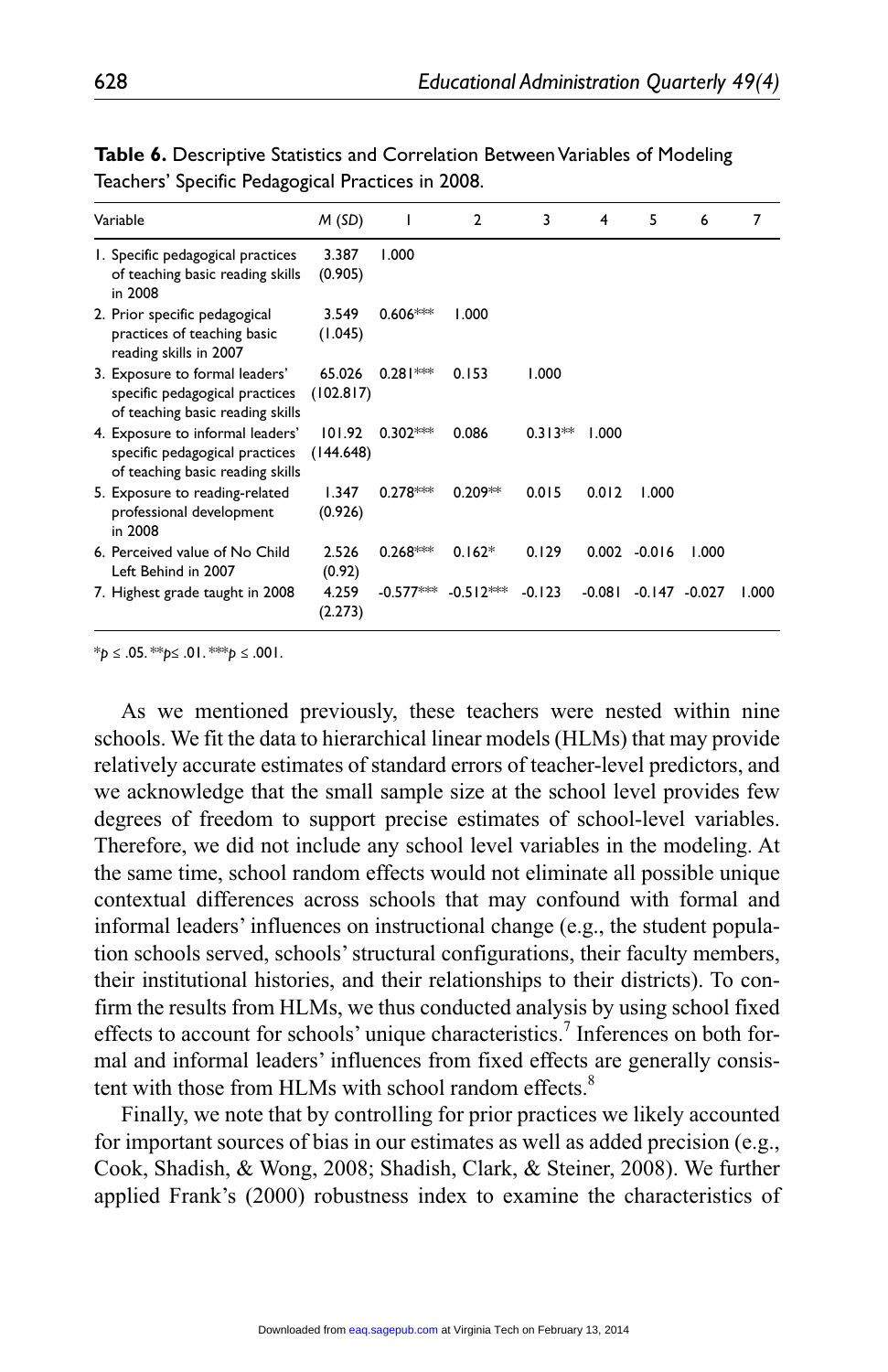|                                                                                     | Model                         |                             | Model II                      |                             | Model III                     |                             |
|-------------------------------------------------------------------------------------|-------------------------------|-----------------------------|-------------------------------|-----------------------------|-------------------------------|-----------------------------|
|                                                                                     | Unstandardized<br>Coefficient | Standardized<br>Coefficient | Unstandardized<br>Coefficient | Standardized<br>Coefficient | Unstandardized<br>Coefficient | Standardized<br>Coefficient |
| practices of teaching basic<br>Prior specific pedagogical<br>reading skills in 2007 | $(0.289***;0.059)$            | 0.365                       | $0.267***$ (0.056)            | 0.337                       | $0.273***$ (0.057)            | 0.345                       |
| Exposure to formal leaders'<br>specific pedagogical                                 | 0.0008 (0.0007)               | 0.071                       |                               |                             | 0.0002 (0.0007)               | 0.02                        |
| practices of teaching basic<br>reading skills                                       |                               |                             |                               |                             |                               |                             |
| Exposure to informal<br>leaders' specific                                           |                               |                             | $0.0013**$ (0.0005)           | 0.154                       | $0.0012***$ (0.0005)          | 0.143                       |
| pedagogical practices of<br>teaching basic reading<br>skills                        |                               |                             |                               |                             |                               |                             |
| Exposure to reading-related<br>professional development<br>in 2008                  | $0.155*** (0.057)$            | 0.168                       | $0.15*** (0.055)$             | 0.162                       | $0.155*** (0.055)$            | 0.168                       |
| Perceived value of No Child<br>Left Behind in 2007                                  | $0.158***$ (0.057)            | 0.149                       | $0.184**$ (0.055)             | 0.174                       | $0.184**$ (0.056)             | 0.174                       |
| Highest grade taught in<br>2008                                                     | $-0.133***$ (0.028)           | $-0.441$                    | $-0.137***$ (0.026)           | $-0.455$                    | $-0.134**$ (0.027)            | $-0.445$                    |

**Table 7.** Estimated Formal and Informal Leaders' Influence on Teachers' Specific Pedagogical Practices of Teaching Basic Reading

Table 7. Estimated Formal and Informal Leaders' Influence on Teachers' Specific Pedagogical Practices of Teaching Basic Reading

because of their non-significance and the purpose to save degrees of freedom: years of teaching, years of working at the current school, held full certification, and perception of the legitimacy of No Ghild Left Behind principles. Standard errors are included in the parentheses.<br>\*p ≤ .05. \*\*p≤ .0 l. \*\*\*p ≤ .00 l. *the legitimacy of No Child Left Behind principles*. Standard errors are included in the parentheses.

mal and informal leaders, after controlling for covariates. Moreover, the following list of variables were included in initial models but then excluded from the final models because of their non-significance and the purpose to save degrees of freedom: *years of teaching, years of working at the current school, held full certification*, and *perception of* 

\**p* ≤ .05. \*\**p*≤ .01. \*\*\**p* ≤ .001.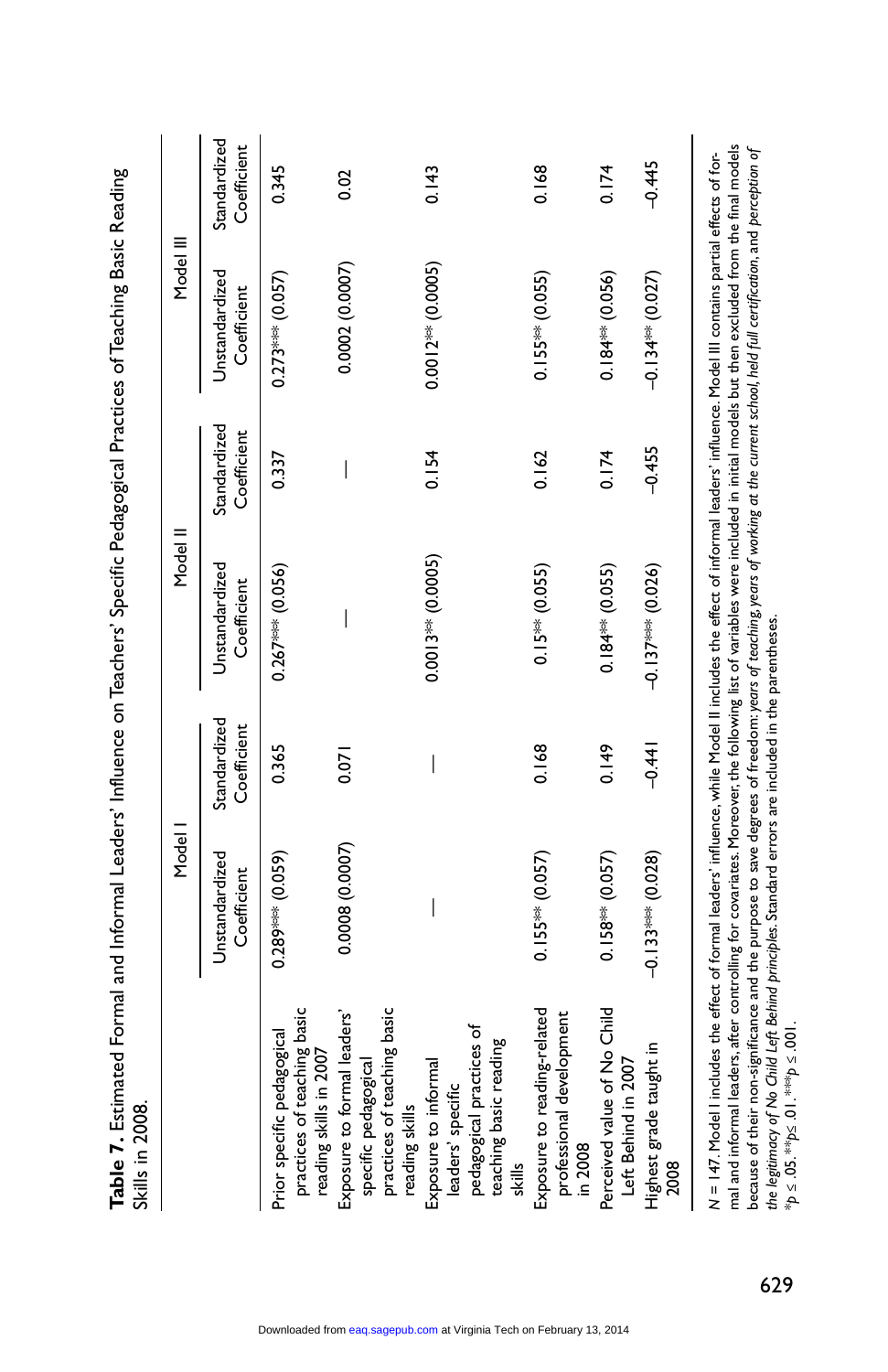omitted or unmeasured variables necessary to invalidate our inferences. Our estimated effects of exposure to formal and informal leaders' practices on teachers' classroom practices could be spurious because exposure could be confounded with other characteristics of teachers that we did not include as control variables in the models. For instance, teachers' desire or motivations to change (the possible omitted confounding variable) may lead them to seek out help (the independent variable) and more likely to change their instructional practice (the dependent variable). Generally, no matter how strong the controls are in the model, there will be the concern that, as there is in any observational study, estimates are biased and inferences are invalid because of omitted variables from the analysis. We, thus, used Frank's calculation to quantify the extent to which our inference would be robust against such possible unmeasured and omitted confounding variable(s).

## **Results**

# *Estimating Effects on General Practices of Implementing NCLB-Related Standards, Curricula, and Assessments*

Table 4 reports the descriptive statistics and correlations between variables of modeling the formal and informal leaders' influences on change in teachers' general practices from 2007 to 2008. Exposure to formal leaders' general practices is statistically significantly correlated with teachers' general practices in 2008 ( $\rho = 0.276$ ), while exposure to informal leaders' general practices does not have any statistical association with teachers' general practices in 2008. Moreover, the significant association between perceived value of NCLB in 2007 and exposure to formal leaders' general practices ( $\rho$  = 0.226) indicates that the higher the teachers' perceived value of NCLB in 2007, the more likely teachers would seek for help from formal leaders with regards to implementing NCLB-related standards, curriculum materials, and assessment.

Table 5 gives the fixed-effect estimates in HLMs. As indicated in Model III, the estimate of exposure to formal leaders' influence was on the boarder of statistical significance at a level of .05 with the unstandardized coefficient of 0.003 and standardized coefficient of 0.124 ( $t = 1.875$ ,  $p = .063$ ). This suggests the possibility that interactions with formal leaders positively affect teachers' general practices of implementing NCLB-related instructional standards, curricula, and assessments in 2008, which to some extent supports the first hypothesis. In contrast, informal leaders had near zero influence on general teaching practices ( $\beta = -0.0007$ , SE = 0.001). Not surprisingly, own prior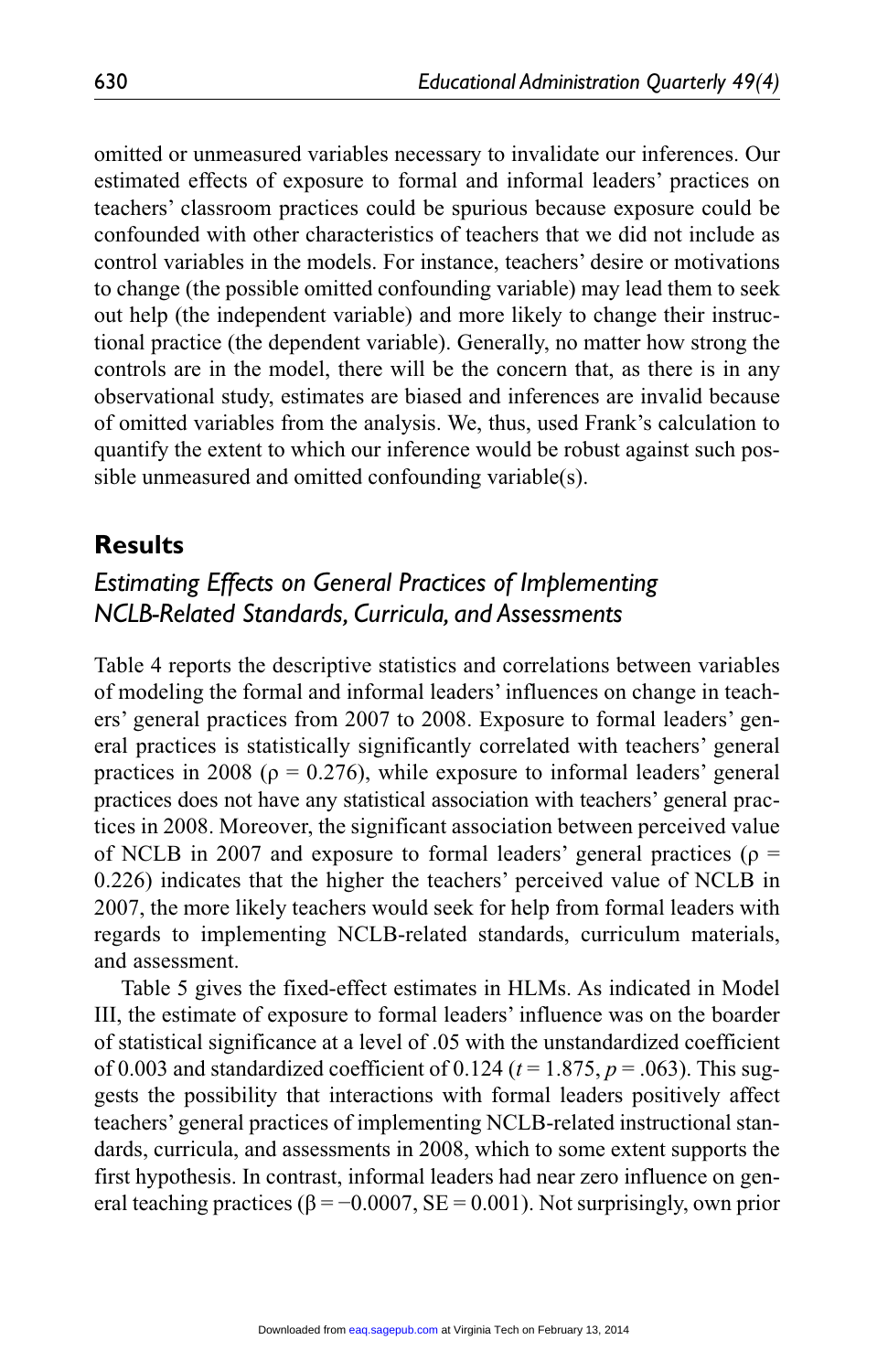implementation of NCLB in 2007 was the strongest predictor with a standardized coefficient of 0.515. After controlling for formal and informal leaders' influence and the own prior practices, none of the rest covariates, such as exposure to NCLB-related professional development, perceived value of NCLB, or highest grade taught, was statistically significant.

# *Estimating Effects on Specific Pedagogical Practices of Teaching Basic Reading Skills*

As shown in Table 6, multiple factors have positive association with the outcome measure of specific pedagogical practices of teaching basic reading skills in 2008: Prior specific pedagogical practices ( $\rho = 0.606$ ), exposure to formal leaders' specific pedagogical practices ( $\rho = 0.281$ ), exposure to informal leaders' specific pedagogical practices ( $\rho = 0.302$ ), participation in reading-related professional development ( $\rho = 0.278$ ), and perceived value of NCLB in 2007 ( $\rho = 0.268$ ). The relationship between highest grade taught in 2008 and teachers' specific pedagogical practices in 2008 is negative ( $\rho$  = −0.577), which indicates the higher grade taught, the less frequently teachers taught basic reading skills in 2008.

The estimates of HLM models are reported in Table 7. As indicated in Model III, after controlling for other covariates, the coefficient for the influence of formal leaders on teaching basic reading skills in 2008 is essentially 0 (less than one third of its standard error and not statistically significant), while the coefficient for informal leaders is statistically significant. One standard-deviation increase in exposure to informal leaders' influence would result in 0.143 standard deviation of increase in teaching basic reading skills in 2008 ( $p \leq .01$ ). Comparing the standardized coefficients, the effect of exposure to informal leaders is near to the effect of exposure to readingrelated professional development in 2008 (standard coefficient  $= 0.168$ ) and near to one half of the teachers' own prior specific pedagogical practice of teaching basic reading skills (standard coefficient  $= 0.345$ ).

In addition, exposure to reading-related professional development and perception of high values of the NCLB promoted the practices of teaching basic reading skills. Moreover, consistent with the correlation coefficient, teachers who taught the lower grades increased their teaching of basic reading skills more than did colleagues who taught higher grades.

*Quantifying the robustness of inference*. We used Frank's (2000) calculations to quantify the robustness of the inference of informal leadership on the change in teaching basic reading skills due to any omitted confounding variable (e.g., teachers' motivation to teach basic reading skills). <sup>9</sup> To express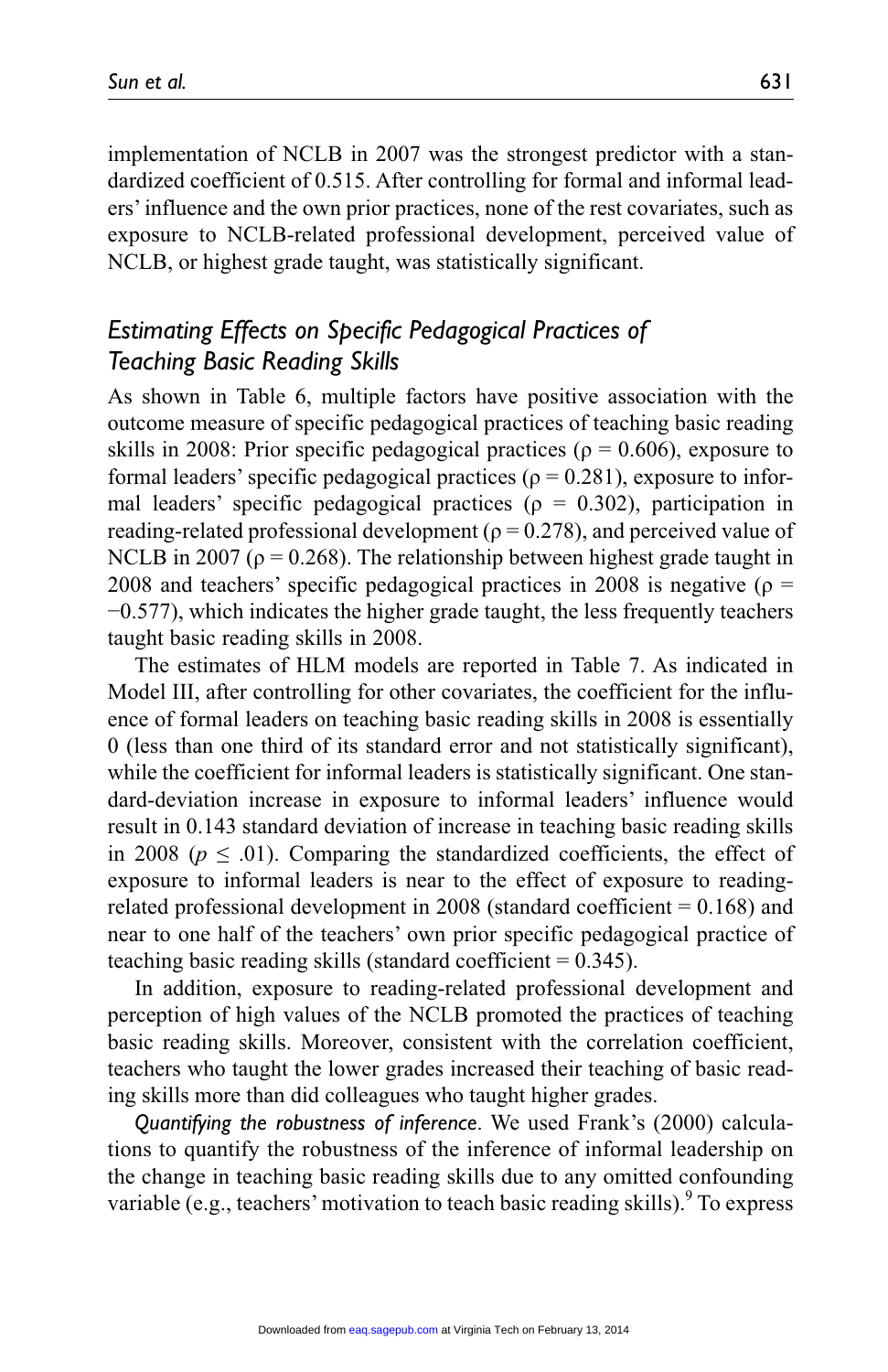robustness that accounts for the relationship between a confounding variable and the predictor of interest and between the confounding variable and the outcome, Frank defined the impact of a confounding variable on an estimated regression coefficient as impact =  $r_y \times r_y$ . In this expression,  $r_y$  is the correlation between a confounding variable,  $\dot{v}$  (e.g., motivation to teach basic reading skills), and the outcome *y* (e.g., teachers' practice of teaching basic reading skills), and  $r_{xy}$  is the correlation between  $v$  and  $x$ , a predictor of interest (e.g., informal leaders' influence). Frank then quantified how large the impact must be to invalidate an inference. For instance, in this study, the impact of a confounding variable would have to greater than 0.025 to invalidate the inference of informal leadership on the change in teaching basic reading skills. Correspondingly, to invalidate our inference, the unmeasured confounding variable would have to be correlated with the outcome variable of teaching basic reading skills at 0.15 and with exposure to informal leaders' influence at 0.17. It is also intuitive to compare this impact to that of a measured covariate. Partialling for prior status of teaching basic reading skills, one of the strongest covariates was the variable of received readingrelated professional development, with an impact of  $(0.021 = 0.109 \times 0.194)$ . Thus the impact of an unmeasured confound necessary to invalidate the inference would have to be stronger than the impact of reading-related professional development.

## **Discussion**

This study examines how formal and informal leaders promoted instructional changes in response to external institutions associated with NCLB. As informed by theories of both distributed leadership and social influence processes, we have modeled how teachers' instructional practices were influenced through interactions with formal and informal leaders. Findings in this study have several theoretical and practical implications, yet limitations.

## *Theoretical Implications*

This study provides another source of empirical evidence to support the claim that distributed leadership can support the implementation of external reforms. When the institution of NCLB-related reading policy penetrates schools, formal leaders might affect general practices of setting standards, selecting materials, and assessing students, while informal leaders positively might affect specific pedagogical practices of teaching basic reading skills. What we found is largely consistent with Smith and O'Day's (1991)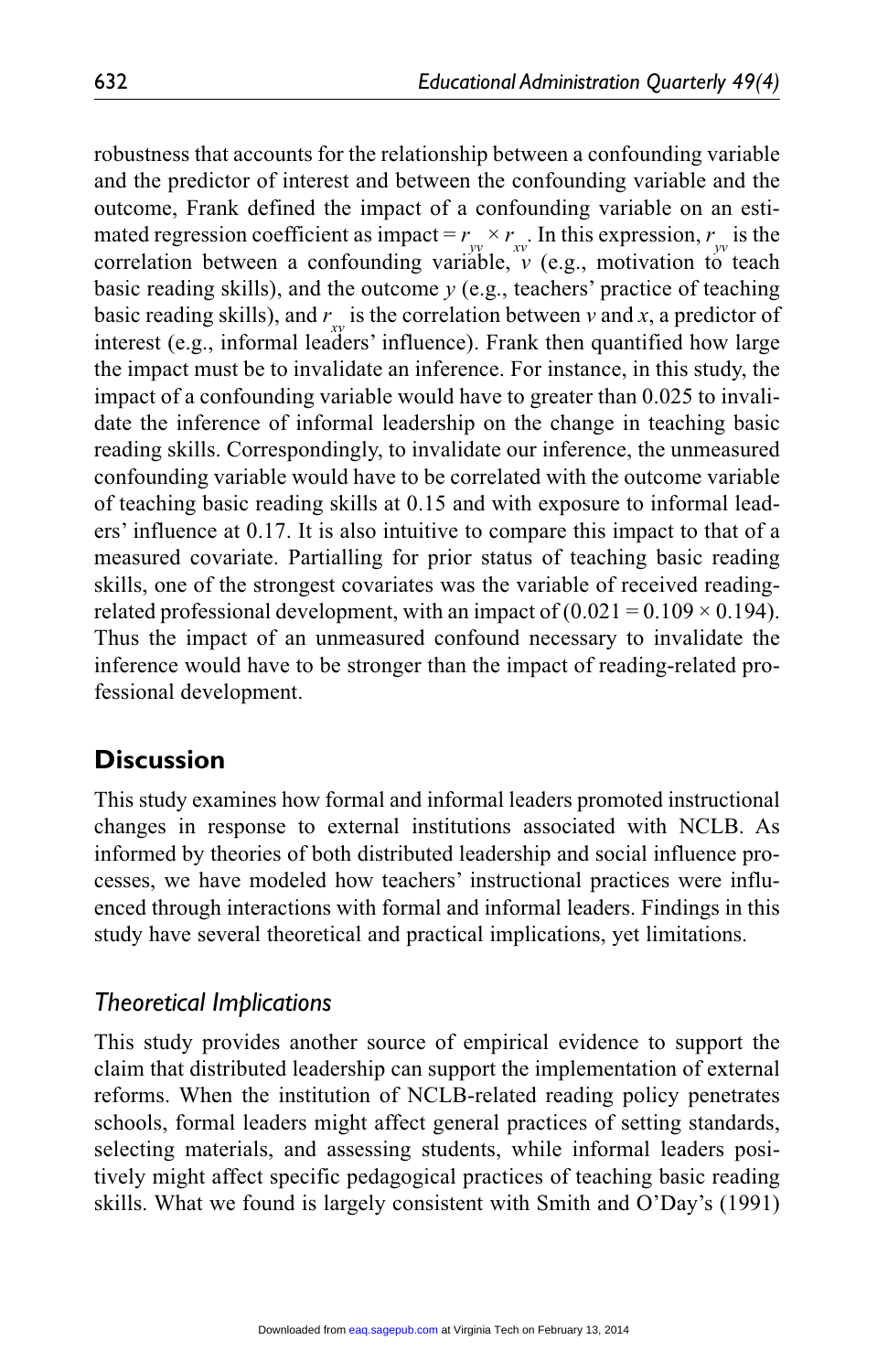suggestion of establishing divisions of authority that draw on the strengths of each level of governance to support a systemic reform, and we extend their suggestions to the within-school leadership structure. Formal leaders have the authority and the capacity to allocate resources and provide direct guidance on implementing these external expectations at general level while informal leaders who share the same contexts of other classroom teachers transfer knowledge and norms on implementing the external institutions in classroom settings.

Moreover, our findings add evidence to Spillane's (2006) typology's collective distribution of leadership. The strength of distributed leadership framework ultimately comes from the alignment between formal and informal leaders' influences on different aspects of the task—in our case, the implementation of external reform within schools. The significant and positive correlations between teachers' exposure to formal and informal leaders in Table 4 and Table 6 show that teachers received generally consistent messages from the two sources in the sampling schools. Although as shown in Table 7 both formal and informal leaders have consistently positive effects on the change in specific pedagogical practices, as shown in Table 5 the influence that teachers received from formal leaders on general practices may be in the different direction of that from informal leaders, although these conflicting influences were not sufficiently supported by our data. If this were the case, this result would have suggested the organizational dysfunction in the sampling schools.

Beyond these theoretical contributions, this study adds methodological value to the emerging interest in using social network data and analytical strategies to provide direct evidence of the effects of educational leadership on teaching practice (e.g., Penuel, Riel, Joshi, & Frank, 2010; Moolenaar et al., 2010; Spillane, Healey, & Kim, 2010). Rather than use characteristics of network structure descriptively or as predictors as these researchers have done in the past, we relied on longitudinal data and used the exposure measure that incorporates both network structure and leaders' attributes to estimate influence. We then created multiple measures of exposure to estimate the different influences of formal and informal leaders, accounting for dependencies within schools using fixed and random effect models.

## *Practical Implications*

Based on the findings of this study, we suggest several practical strategies to develop a strong team to lead the successful implementation of external reforms at the local school level. Schools should be aware that teachers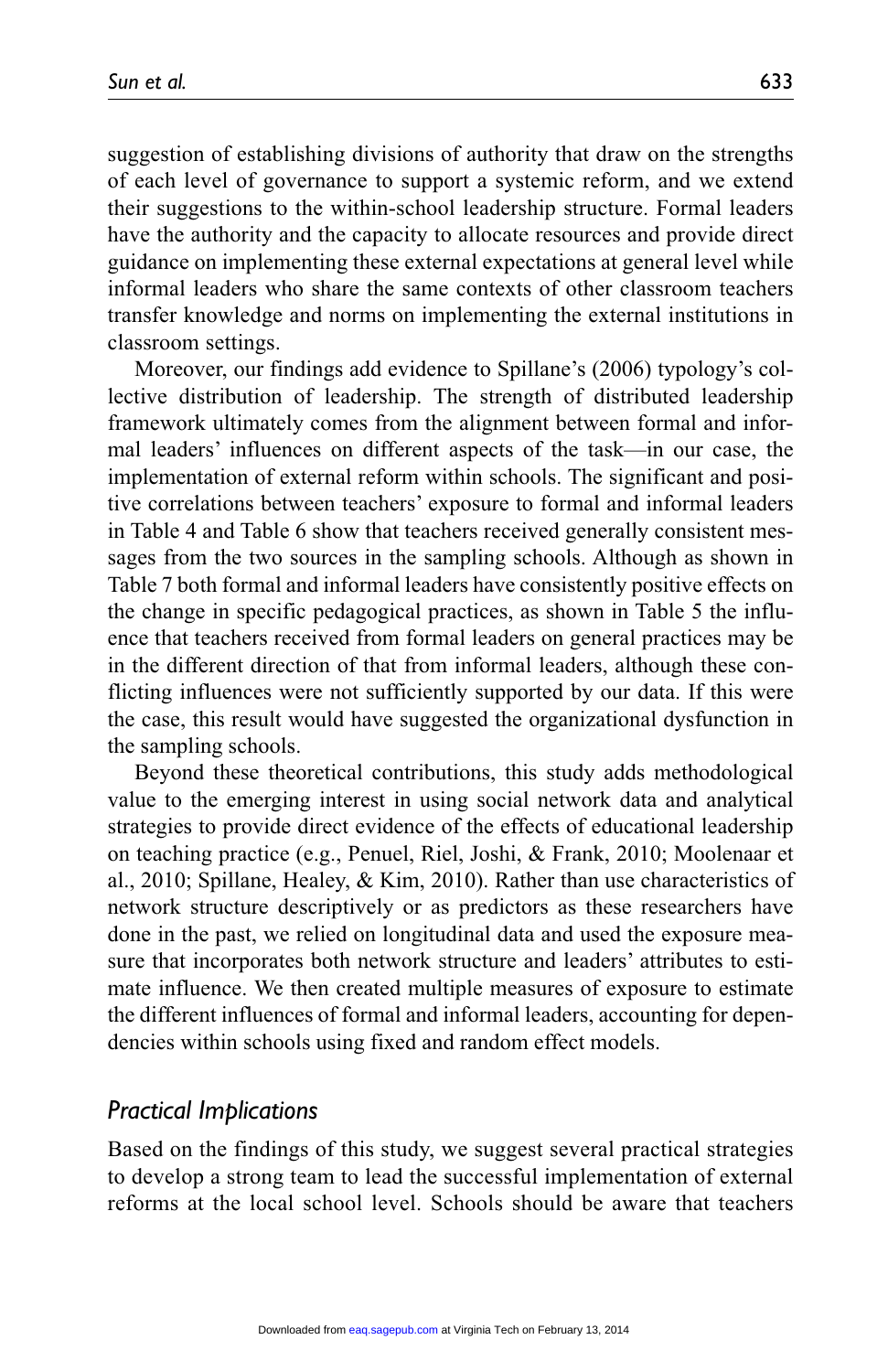may respond differently to help from formal leaders and informal leaders. Thus schools must coordinate formal and informal leaders' influences to ensure coordinated impacts on changing different aspects of instructional practices. This can be done through clearly articulating distinct roles of principals, coaches, and informal teacher leaders and through recognizing them for their accomplishments (e.g., as in personnel evaluations). At the same time, it is also useful to provide guidelines and opportunities school faculty to collaborate and for leaders to provide coherent support for instructional improvement. In addition, we may expect senior teachers with instructional expertise to not only be good at their own teaching but also help other teachers and lead instructional reform, which can be included in their job description and annual evaluation (Frank, Sykes, Anagnostopoulos, Cannata, Chard, & Krause, 2008). In alignment with job expectations, to promote informal leaders' helping behaviors, those teachers should be compensated and be given incentives for sharing instructional expertise.

Correspondingly, formal leaders and informal leaders should be supported by professional development programs that emphasize different but coherent knowledge and skills. For example, informal leaders need relatively to improve their specific content knowledge and pedagogical skills as well as their collaboration skills with colleagues and leadership skills to participate in school decision making, while formal leaders need to have clear and sufficient information on how to facilitate teaching and learning under accountability and specific school contexts. Although the content and skills emphasized in professional development for formal leaders and regular teachers may slightly differ, these programs should center on the implementation of instruction and curriculum that ultimately benefit students' learning.

#### *Limitations*

This study has three key limitations. First, we have analyzed existing social relations in school organizations, which allowed us to describe the stable social structure and to estimate outcomes given on interactions. However, these data did not indicate who initiated the helping relationship. We propose that future studies explore this issue either by collecting empirical data on with whom teachers would like to interact or employing simulation techniques such as agent-based modeling (Wilensky & Resnick, 1999; see Coburn 2005). Moreover, our network measures account for whom and how frequently teachers interacted as well as what might be conveyed through social interactions. Yet our network measures do not include exact measures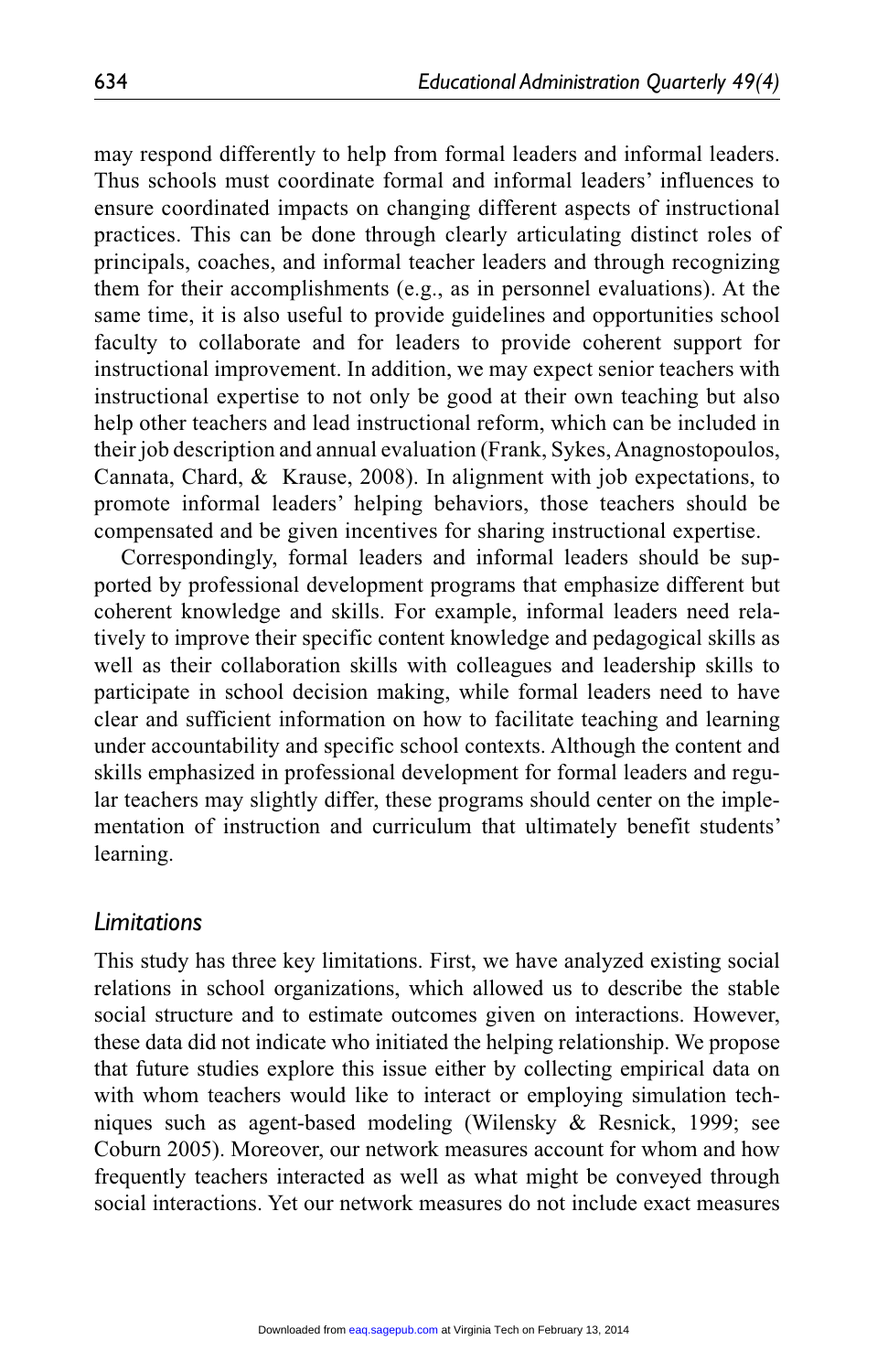on the depth of interactions (specific content and format of interactions), which is a feature of network indicating the extent to which interactions provide opportunities to learn (Coburn & Russell, 2008).

Second, this study only includes data in 2 consecutive years. Future studies should examine the dynamics of how school contexts, including existing instructional practices and collaborative norms, shape formal and informal leadership, which in turn develop new interactions among teachers, and then support the change in instruction and learning. By including data at more than two time points, future studies can also examine how formal leaders' influence on general practices may further affect the change in teachers' specific classroom practices. Moreover, we also suggest future studies to investigate and discuss the extent to which formal and informal leaders' influences vary across grade levels, perceptions of the value of external reform, and current own instructional practices.

Third, our findings are limited by the small sample size. We only included teachers from nine schools located in one state in this analysis; therefore, findings from this study have limited generalizability to the population of public schools in the United States. Moreover, we found that formal leaders in the middle school, Hermosa, were less likely to influence teachers' specific pedagogical practices than were their counterparts in other elementary or K-8 settings in the sample. Because there was only one middle school in the final sample, we did not substantially discuss this finding, yet we suggest that future studies can further explore the distribution of formal leadership across school levels and/or types.<sup>10</sup> In addition, the leadership was examined under the implementation of reading policy associated related to NCLB, which has unique demands and tasks related to accountability. Therefore, some findings may be limited to this context.

# **Conclusion**

The accountability reform of NCLB is one of the major political efforts in American education history. This external institution of schooling has not only highlighted the school formal leaders' role in promoting instructional changes but also activated other regular teachers' leadership roles (Camburn et al., 2003; Elmore, 2000). Relative to the process of implementing practices related to NCLB, we found formal leaders facilitated teaching and learning through influencing general instructional practices, while informal leaders influenced specific classroom practices through interactions. Such distinctive but possibly complementary normative influences require policymakers' attention to intraorganizational processes of local implementation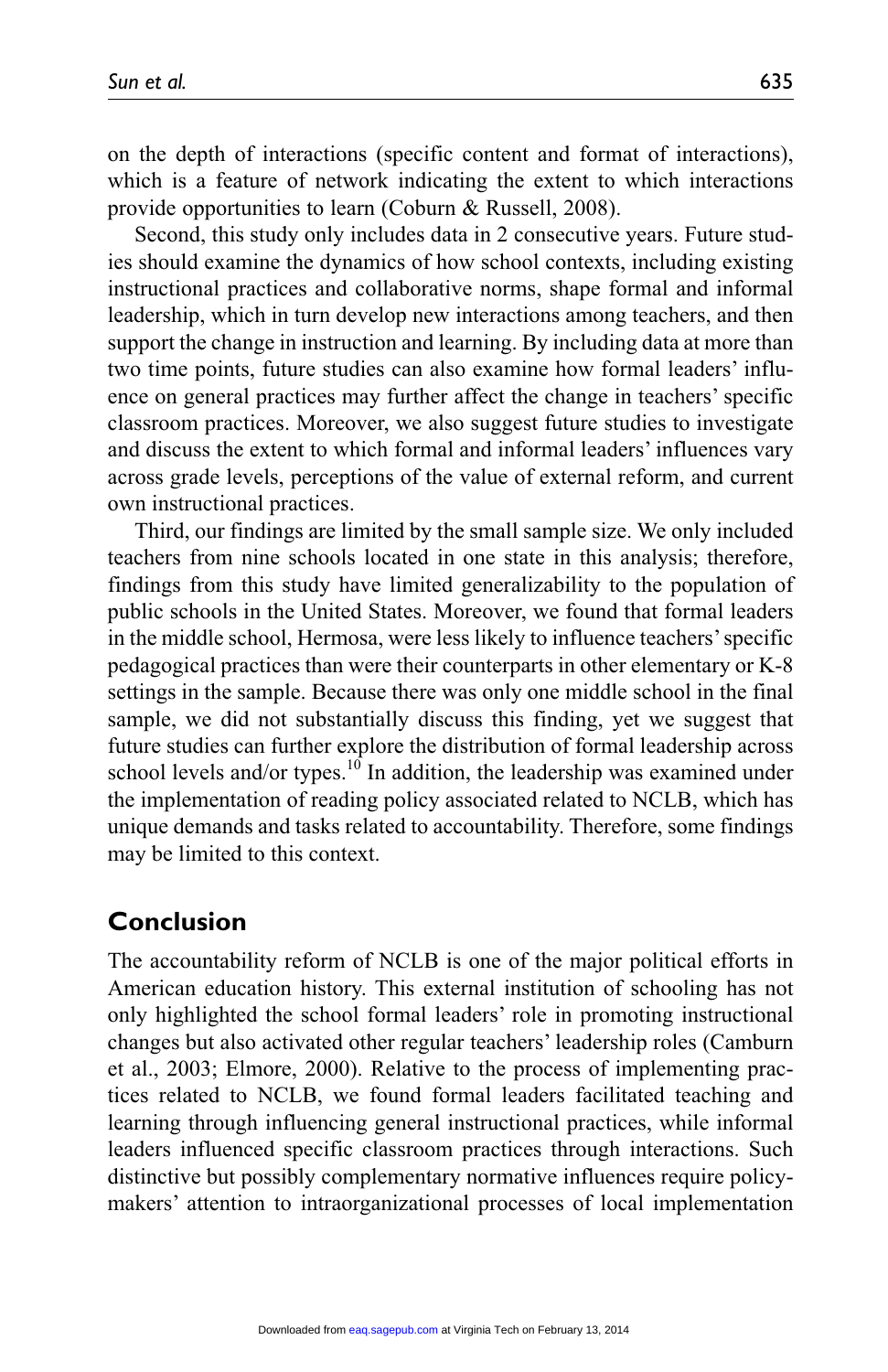through multiple sources of school leadership. Despite the limitations, this study paves the way for future studies to examine the configuration of instructional leadership roles and to design personnel management strategies (e.g., professional development, evaluation, and compensation) that develop an effective leadership team that can provide a coherent supporting system for instructional improvement in schools.

#### **Acknowledgments**

We wish to thank core members of the data collection team for their efforts in making these analyses possible: Christine Korbak, Judi Fusco, Christopher Hoadley, Joel Galbraith, Amy Hafter, Aasha Joshi, Amy Lewis, Margaret Riel, Willow Sussex, and Devin Vodicka. The authors thank Leslie Pearlman and Susan Printy for their thoughtful comments on earlier drafts and presentations.

#### **Declaration of Conflicting Interests**

The authors declared no potential conflicts of interest with respect to the research, authorship, and/or publication of this article.

## **Funding**

The authors disclosed receipt of the following financial support for the research, authorship, and/or publication of this article: This work has been supported by National Science Foundation grants #0231981 and #0624307. All opinions expressed herein are the sole responsibility of the authors.

## **Notes**

- 1. In one school, there were only five teachers in the sample and none of them had exposure to formal leaders' influence on either general practices or specific pedagogical practices. Another school had five teachers too. All of these five teachers were completely missing exposure to formal leaders' influence, while four of these five teachers were missing exposure to informal leaders' influence. Because the inferences of findings are expected to be implied to the typical situation where teachers have exposure to both formal and informal leaders' influences simultaneously, we excluded these two schools from our analysis.
- 2. Some formal leaders had multiple roles.
- 3. We considered recoding to days per year, but this exaggerated the most frequent behaviors, skewing the distribution of responses. The original survey scale used here is roughly the log of days per year.
- 4. In the 2008 data, the short version of the measure of focus on basic skills is strongly correlated with the full measure (correlation coefficient  $\rho = 0.94$ ).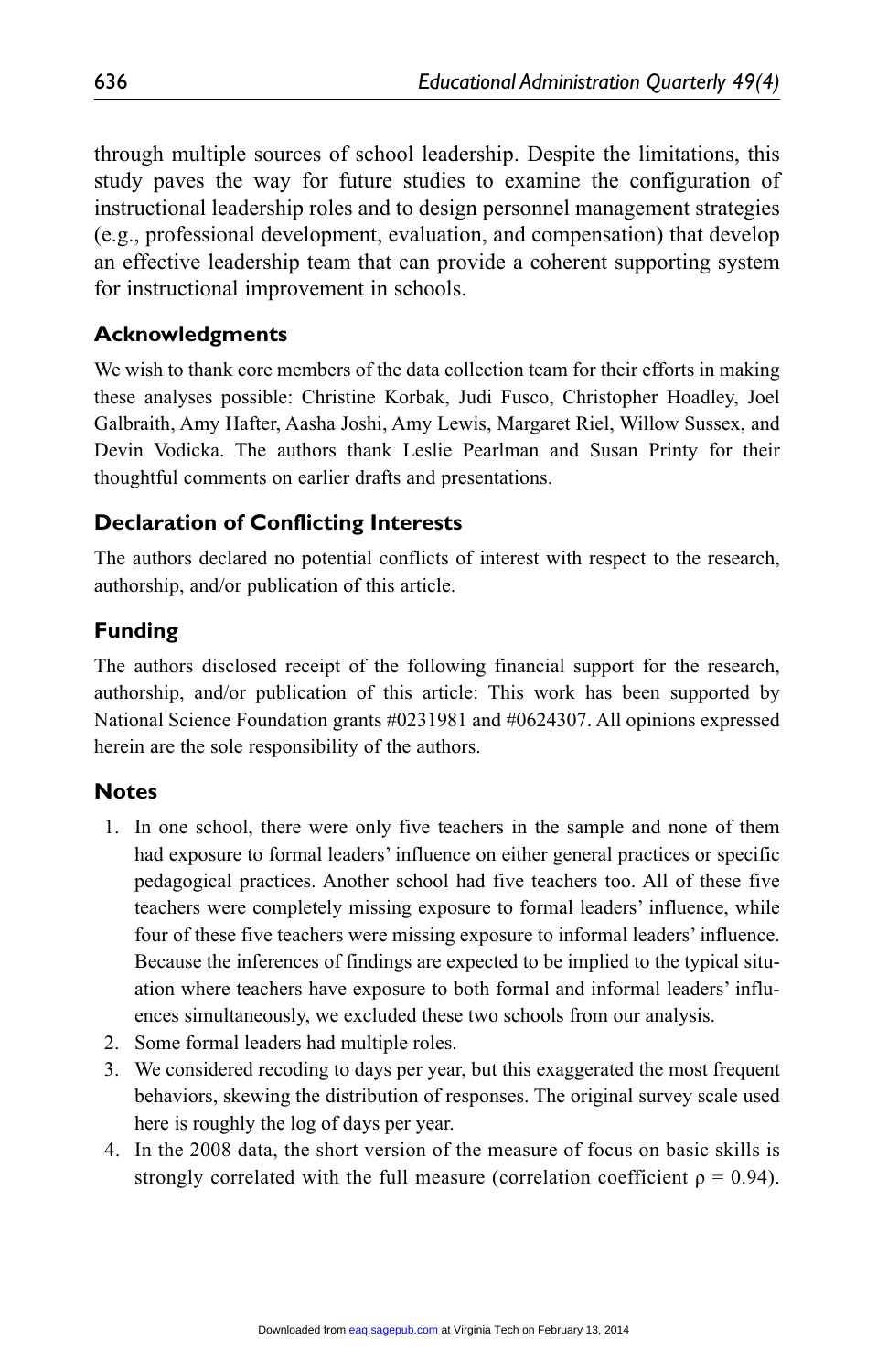Therefore this shortened prior measure is sufficient as a measure of prior practice.

- 5. Multicollinearity is a problem of highly correlated or interrelated predictors, which leads to difficulty in determining the relative importance of formal leaders' influence versus informal leaders' influence.
- 6. We compared school actors' characteristics between the 2007 sample and the 2008 sample. On average, school actors (including regular teachers and leaders) in the 2008 sample had 1 more year of experience than did those in the 2007 sample. There were no significant differences in the percentage of school actors who had full certification between these two years of sample. Therefore, we tentatively conclude that the 2008 sample represents for the most part of the 2007 sample in terms of measured individual background characteristics. However, we found that teachers who had partial certification or who had less teaching experience in 2007 were more likely to leave in 2008.
- 7. We controlled for school effects using a set of dummy variables (that is, we treated schools as fixed effects). Any unique characteristic associated with the school from student composition to the general policy environment was captured in the unique effect for each school. To conserve degrees of freedom, we only included four extreme school fixed effects (larger school fixed effect estimates) delineating schools that differed substantially from the others. In this case, we controlled for sufficient school-level variance but also saved degree of freedom to increase the power of the estimation models. We then included all eight school fixed effects in the model (leaving one school as the reference school). The standard errors of estimates of formal teachers' influence increased 50%, which indicates the reduction of estimation power by adding the other four estimates of school weak fixed effects.
- 8. The only different inference between hierarchical linear models (HLM) and fixed effect models is in the estimate of exposure to informal leaders' prior general practices: the HLM models produced a negative coefficient but not being statistically significant, which is consistent with the result from fixed effect models with all school fixed effects, while the fixed effects model with only extreme schools yields a statistically significant negative coefficient.
- 9. The online technical support for the calculation is available at https://www .msu.edu/~kenfrank/research.htm#causal, then spreadsheet for calculating indices.
- 10. We checked whether the distribution of leadership functions between formal and informal leaders differed across school types. We ran the HLM models with interaction terms between the dummy variable of Hermosa school (the middle school, at school level) and exposures to formal and informal leaders' prior practices (at teacher level). Thus we created four interaction terms (e.g., dummy of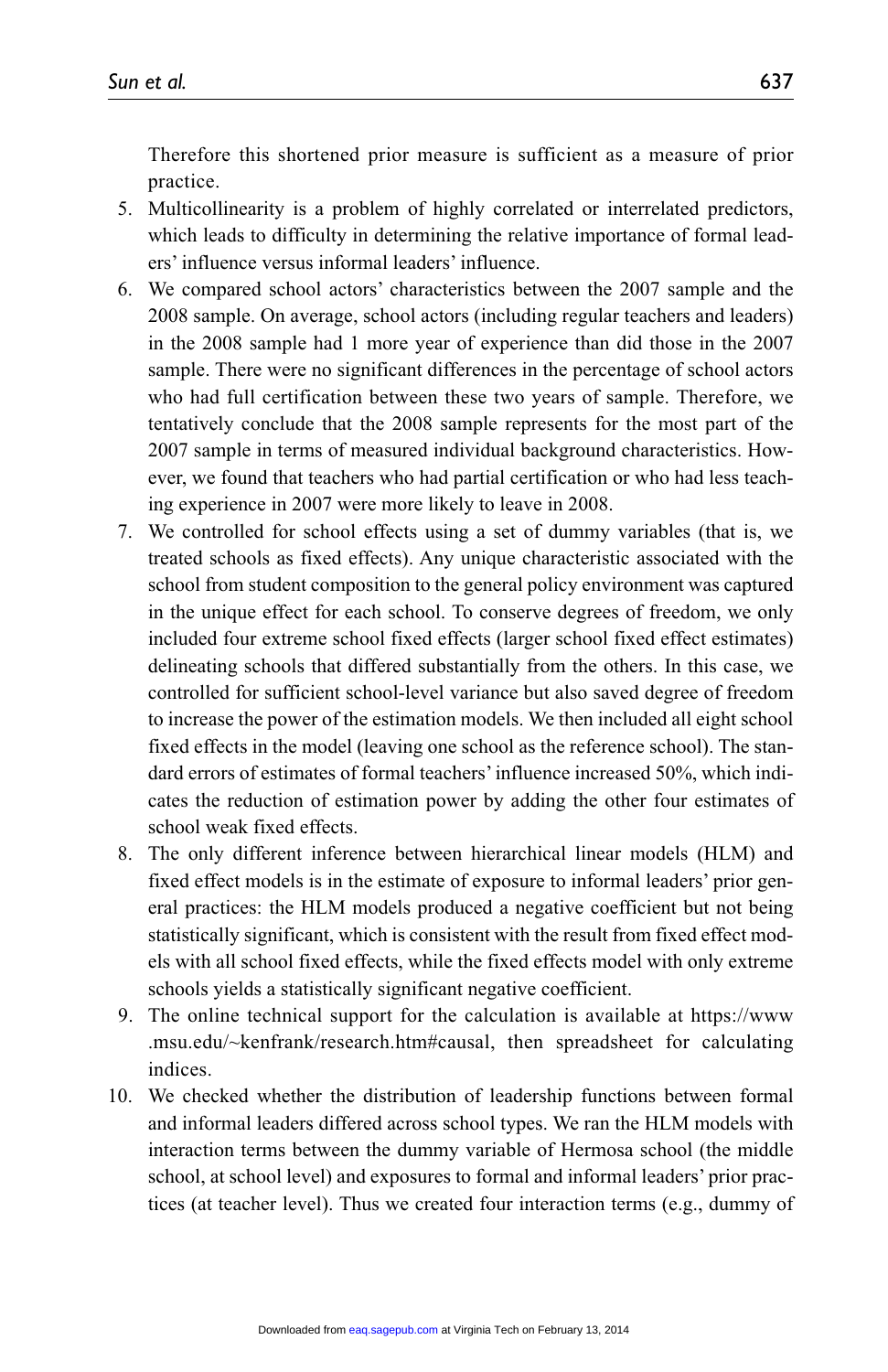Hermosa  $\times$  exposure to formal leaders' general practices, dummy of Hermosa  $\times$  exposure to informal leaders' general practices, dummy of Hermosa  $\times$  exposure to formal leaders' specific pedagogical practices, and dummy of Hermosa  $\times$  exposure to informal leaders' pedagogical specific practices). The only significant effect among these four cross-level interaction terms was the coefficient of the dummy of Hermosa  $\times$  exposure to formal leaders' specific pedagogical practices (β = −0.018, SE = 0.008, *p* = .033). That is, the middle school formal leaders were less likely to influence teachers' specific pedagogical practices than counterparts in elementary or K-8 settings in the sample. All of main inferences in our model were not altered.

#### **References**

- Allington, R. L. (2006). Reading lessons and federal policy making: An overview and introduction to the special issue. *Elementary School Journal*, *107*, 3-15.
- Barley, S. R., & Tolbert, P. S. (1997). *Institutionalization and structuration: Studying the links between action and institution*. Retrieved from http://digitalcommons.ilr. cornell.edu/articles/130/
- *Béland*, D. (*2005*). Ideas and social policy: An institutionalist perspective. *Social Policy & Administration*, 39, 1-18.
- Blumenfeld, P., Fishman, B., Krajcik, J. S., Marx, R. W., & Soloway, E. (2000). Creating usable innovations in systemic reform: Scaling-up technology-embedded project-based science in urban schools. *Educational Psychologist*, *35*, 149-164.
- Camburn, E., Rowan, B., & Taylor, J. E. (2003). Distributed leadership in schools: The case of elementary schools adopting comprehensive school reform models. *Educational Evaluation and Policy Analysis*, *25*, 347-373.
- Casson, M. C. (1994). Why are firms hierarchical? *International Journal of the Economics of Business*, *1*(1), 47-76.
- Chemers, M. M. (2002). Efficacy and effectiveness: Integrating models of leadership and intelligence. In J. S. Ott, S. J. Parkes, & R. B. Simpson (Eds.), *Classic readings in organizational behavior* (3rd ed., pp. 114-131). Independence, KY: Wadsworth.
- Coburn, C. E. (2001). Collective sensemaking about reading: How teachers mediate reading policy in their professional communities. *Educational Evaluation and Policy Analysis*, *23*, 145-170.
- Coburn, C. E. (2005) Shaping teacher sensemaking: School leaders and the enactment of reading policy. *Educational Policy*, *19*, 476-509.
- Coburn, C. E. (2006). Framing the problem of reading instruction: Using frame analysis to uncover the microprocesses of policy implementation in schools. *American Educational Research Journal*, *43*, 343-379.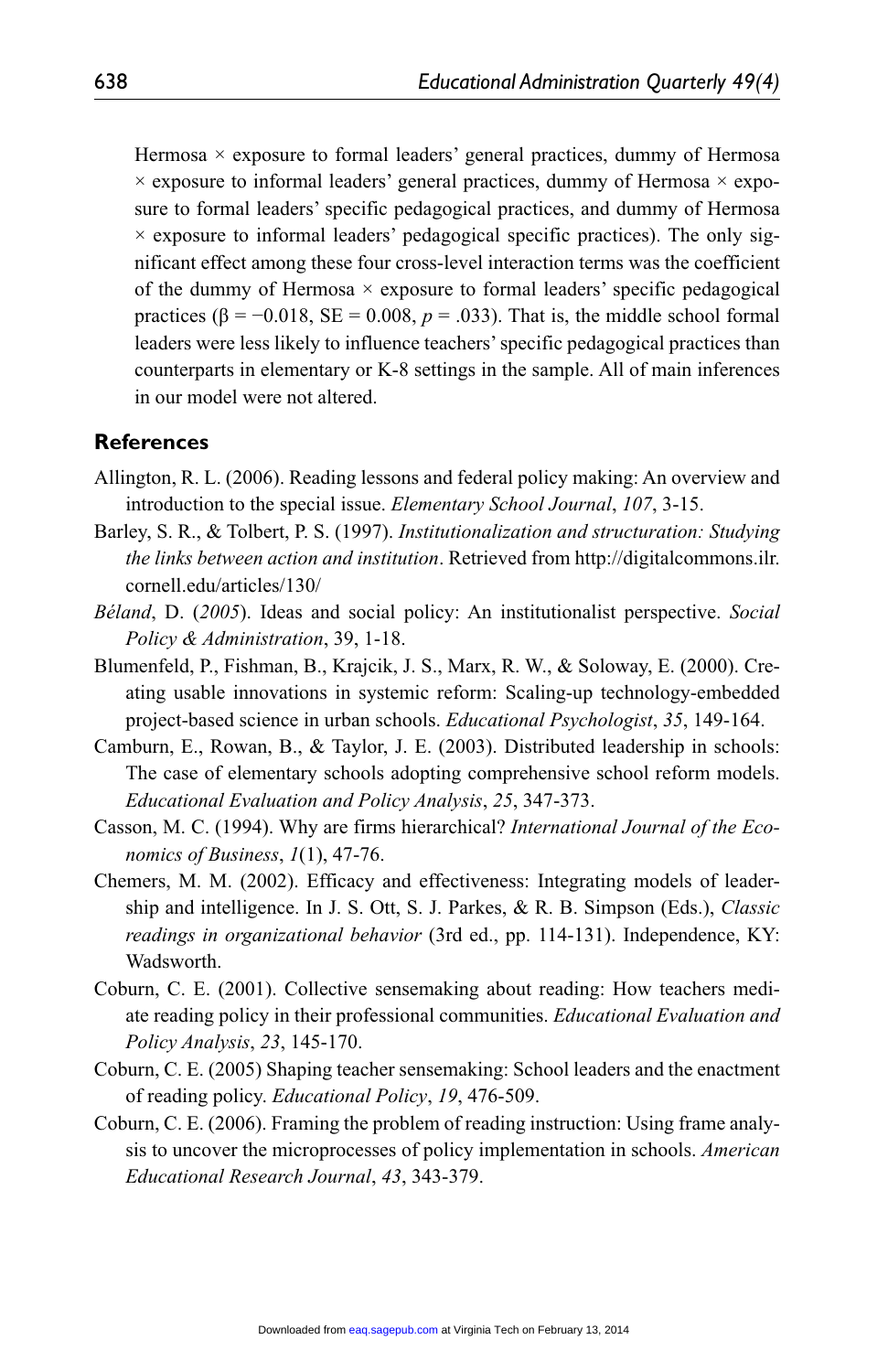- Coburn, C. E., & Russell, J. L. (2008). District policy and teachers' social networks. *Educational Evaluation and Policy Analysis*, *30*, 203-235.
- Cohen, D. K., & Barnes, C. A. (1993). Pedagogy and policy. In D. K. Cohen, M. W. McLaughlin, & J. E. Talbert (Eds.), *Teaching for understanding: Challenges for policy and practice* (pp. 207-239). San Francisco, CA: Jossey-Bass.
- Cohen, D. K., & Hill, H. C. (2001). *Learning policy: When state education reform works*. New Haven, CT: Yale University Press.
- Cook, T. D., Shadish, S., & Wong, V. A. (2008). Three conditions under which experiments and observational studies produce comparable causal estimates: New findings from within-study comparisons. *Journal of Policy and Management*, *27*, 724-750.
- Crowther, F., Ferguson, M., & Hann, L. (2009). *Developing teacher leaders: How teacher leadership enhance school success*. Thousand Oaks, CA: Corwin.
- Cuban, L. (1990). Reforming again, again, and again. *Educational Researcher*, *19*(1), 3-13.
- Dacin, T. M. (1997). Isomorphism in context: The power and prescription on institutional norms. *Academy of Management Journal*, *40*(1), 46-81.
- Desimone, L. M., Porter, A. C., Garet, M. S., Yoon, K. S., & Birman, B. F. (2002). Effects of professional development on teachers' instruction: Results from a threeyear longitudinal study. *Educational Evaluation and Policy Analysis*, *24*, 81-112.
- DiMaggio, P. J. (1991). Constructing an organizational field as a professional project: U.S. art museums, 1920-1940. In W. W. Powell & P. J. DiMaggio (Eds.), *The new institutionalism in organizational analysis* (pp. 267-292). Chicago, IL: University of Chicago Press.
- Doreian, P. (1989). Two regimes of network autocorrelation. In M. Kochen (Ed.), *The small world* (pp. 280-295). Norwood, NJ: Ablex.
- Elmore, R. F. (2000). *Building a new structure for school leadership*. Washington, DC: Albert Shanker Institute.
- Frank, K. A. (2000). Impact of a confounding variable on a regression coefficient. *Sociological Methods and Research*, *29*, 147-194.
- Frank, K. A., Sykes, G., Anagnostopoulos, D., Cannata, M., Chard, L., Krause, A. (2008). Does NBPTS certification affect the number of colleagues a teacher helps with instructional matters? *Educational Evaluation and Policy Analysis, 30*(1), 3-30.
- Frank, K. A., Zhao, Y., & Borman, K. (2004). Social capital and the diffusion of innovations within organizations: Application to the implementation of computer technology in schools. *Sociology of Education, 77*, 148-171.
- Garet, M. S., Porter, A. C., Desimone, L. M., Birman, B. F., & Yoon, K. S. (2001). What makes professional development effective? Results from a national sample of teachers. *American Educational Research Journal*, *38*, 915-945.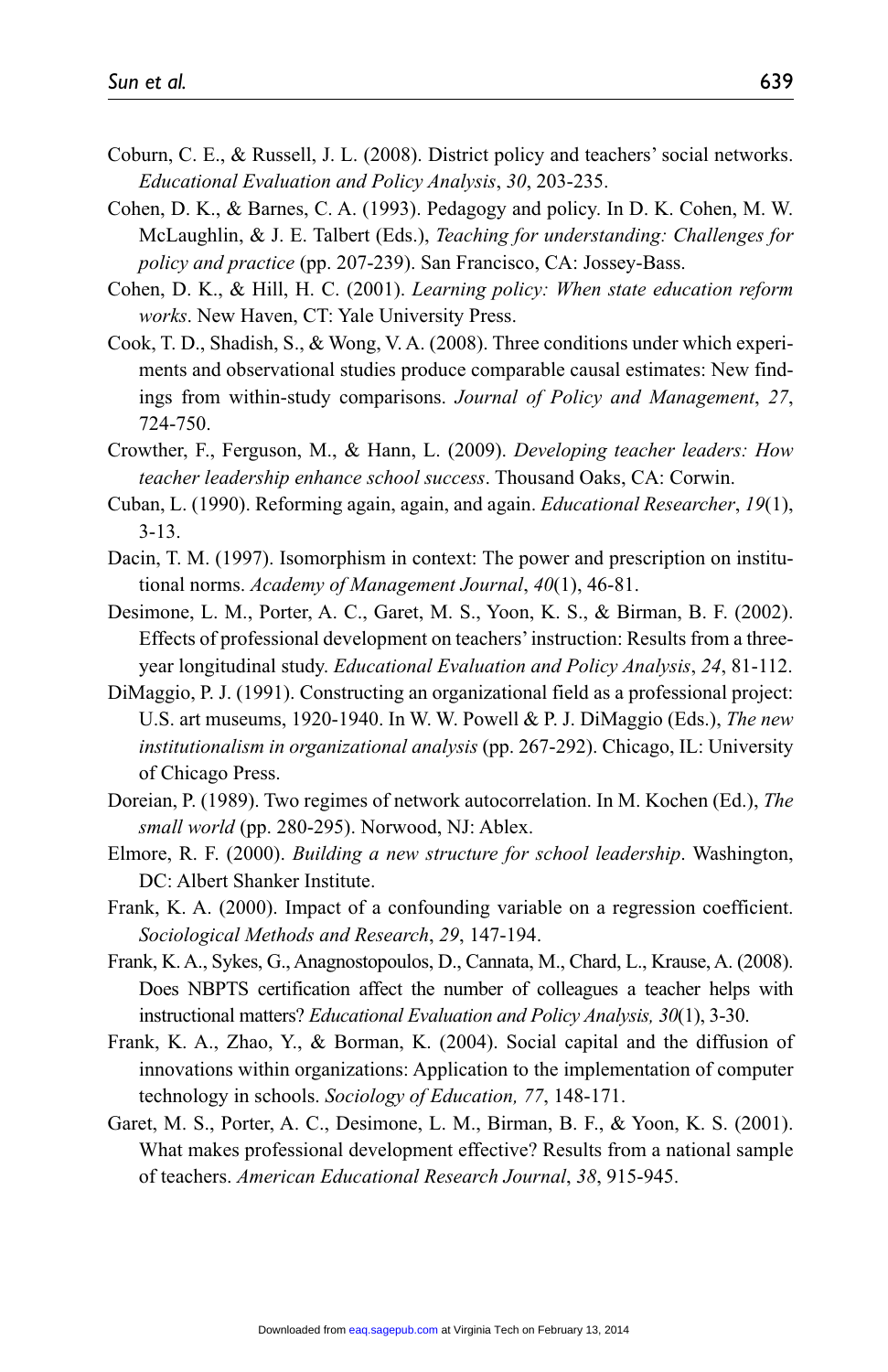- Hess, F. M., & Petrilli, M. J. (2006). *No Child Left Behind*. New York, NY: Peter Lang.
- Honig, M. I., & Hatch, T. C. (2004). Crafting coherence: How schools strategically manage mutliple, external demands. *Educational Researcher*, *33*(8), 16-30.
- Hutchins, E. (1996). *Cognition in the wild*. Cambridge, MA: MIT Press.
- Ingersoll, R. M. (2003). *Who controls teachers' work?* Cambridge, MA: Harvard University Press.
- Kennedy, M. M. (2005). *Inside teaching: How classroom life undermines reform*. Cambridge, MA: Harvard University Press.
- Louis, K. S., Febey, K., & Schroeder, R. (2005). State-mandate accountability in high schools: Teachers' interpretations of a new era. *Educational Evaluation and Policy Analysis*, *27*, 177-204.
- Meyer, J. W., Boli, J., & Thomas, G. M. (1994). Ontology and rationalization in the Western cultural account. In W. R. Scott & J. W. Meyer (Eds.), *Institutional environments and organizations: Structural complexity and individualism* (pp. 9-27). Thousand Oaks, CA: Sage.
- Miskel, C., & Song, M. (2004). Passing reading first: Prominence and processes in an elite policy network. *Educational Evaluation and Policy Analysis*, *26*, 89-109.
- Moolenaar, N. M., Daly, A. J., & Sleegers, P. J. C. (2010). Occupying the principal position: Examining relationships between transformational leadership, social network position, and schools' innovative climate. *Educational Administration Quarterly*, *46*, 623-670.
- National Reading Panel. (2000). *Report of the National Reading Panel: Teaching children to read*. Washington, DC: National Institute of Child Health and Human Development, National Institutes of Health.
- Nonaka, I. (1994). A dynamic theory of organizational knowledge creation. *Organization Science*, *5*(1), 14-37.
- O'Day, J. A. (2002). Complexity, accountability, and school improvement. *Harvard Educational Review*, *72*, 293-329.
- Pea, R. D. (1993). Practices of distributed intelligence and designs for education. In G. Solomon (Ed.), *Distributed cognitions: Psychological and educational considerations* (pp. 47-87). New York, NY: Cambridge University Press.
- Pearson, P. D. (2004). The reading wars. *Educational Policy*, *18*, 216-252.
- Penuel, W. R., Frank, K. A., & Krause, A. (2006). The distribution of resources and expertise and the implementation of schoolwide reform initiatives. In S. A. Barab, K. E. Hay, & D. T. Hickey (Eds.), *Proceedings of the 7th International Conference of the Learning Sciences* (Vol. 1, pp. 522-528). Mahwah, NJ: Erlbaum.
- Penuel, W. R., Frank, K. A., Sun, M., Kim, C., & Singleton, C. (2013). The organization as a filter of institutional diffusion. *Teachers College Record*, *115*(1), retrieved from http://www/tcrecord.org/Content.asp?ContentId=16742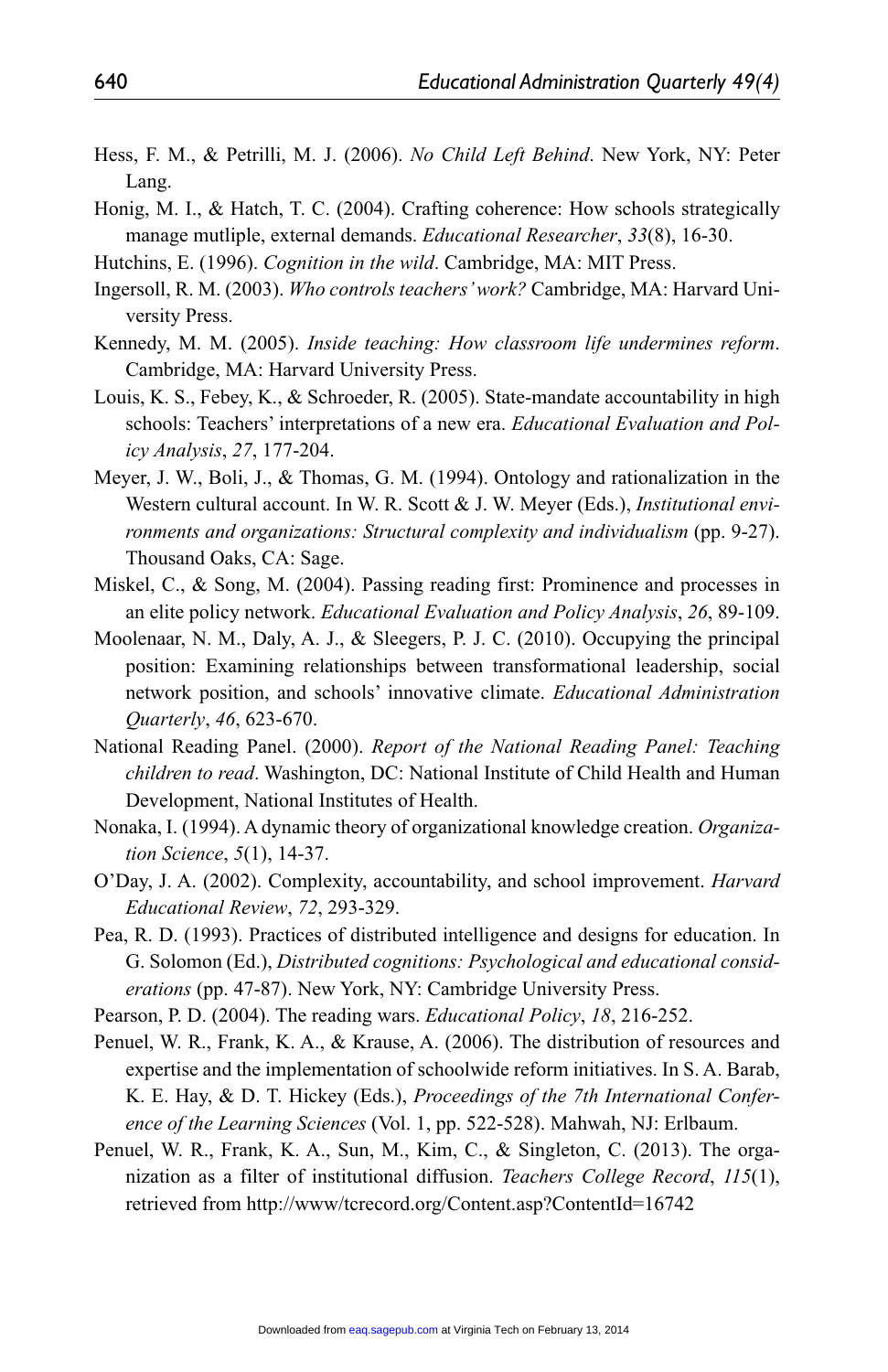- Penuel, W. R., Riel, M., Joshi, A., & Frank, K. A. (2010). The alignment of the informal and formal supports for school reform: Implications for improving teaching in schools. *Educational Administration Quarterly, 46*(1), 57-95.
- Printy, S. M. (2008). Leadership for teacher learning: A community of practice perspective. *Educational Administration Quarterly*, *44*, 187-226.
- *Raudenbush*, S. W., & *Bryk*, A. S. (*2002*). *Hierarchical linear models: Applications and data analysis methods* (2nd ed.). Newbury Park, CA: Sage.
- Riggan, M., & Supovitz, J. A. (2008). Interpreting, supporting, and resisting change: The geography of leadership in reform settings. In J. Supovitz & E. H. Weinbaum (Eds.), *The implementation gap: Understanding reform in high schools* (pp. 103-125). New York, NY: Teachers College Press.
- Rogers, E. (1995). *Diffusion of innovations*. New York, NY: Free Press.
- Rorrer, A. K., & Skrla, L. (2005). Leaders as policy mediators. *Theory Into Practice*, *44*(1), 53-62.
- Rowan. B. (2006). The new institutionalism and the study of educational organizations: Changing ideas for changing times. In H. D. Meyer & B. Rowan (Ed.), *The new institutionalism in education* (pp. 15-32). Albany, NY: State University of New York Press.
- Rowan, B., & Miller, R. J. (2007). Organizational strategies for promoting instructional change: Implementation dynamics in schools working with comprehensive school reform providers. *American Educational Research Journal*, *44*, 252-297.
- Rutledge, S. A., Harris, D. N., & Ingle, W. K. (2010). How principals "bridge and buffer" the new demands of teacher quality and accountability: A mixed-methods analysis of teacher hiring. *American Journal of Education*, *116*, 211-242.
- Schein, E. H. (1992). *Organizational culture and leadership*. San Francisco, CA: Jossey-Bass.
- Schneiberg, M., & Clemens, E. S. (2006). The typical tools for the job: Research strategies in institutional analysis. *Sociological Theory*, *24*, 195-227.
- Scott, W. R. (1995). *Institutions and organizations*. Thousand Oaks, CA: Sage.
- Scott, W. R. (2008). *Institutions and organizations: Ideas and interests* (4th ed.). Thousand Oaks, CA: Sage.
- Segall, A. (2004). Revisiting pedagogical content knowledge: The pedagogy of content/the content of pedagogy. *Teaching and Teacher Education*, *20*, 489-504.
- Shadish, W. R., Clark, M. H., & Steiner, P. M. (2008). Can nonrandomized experiments yield accurate answers? A randomized experiment comparing random to nonrandom assignment. *Journal of the American Statistical Association*, *103*, 1334-1344.
- Shanahan, T. (2006). *The national reading panel report: Practical advice for teachers*. Naperville, IL: Learning Point.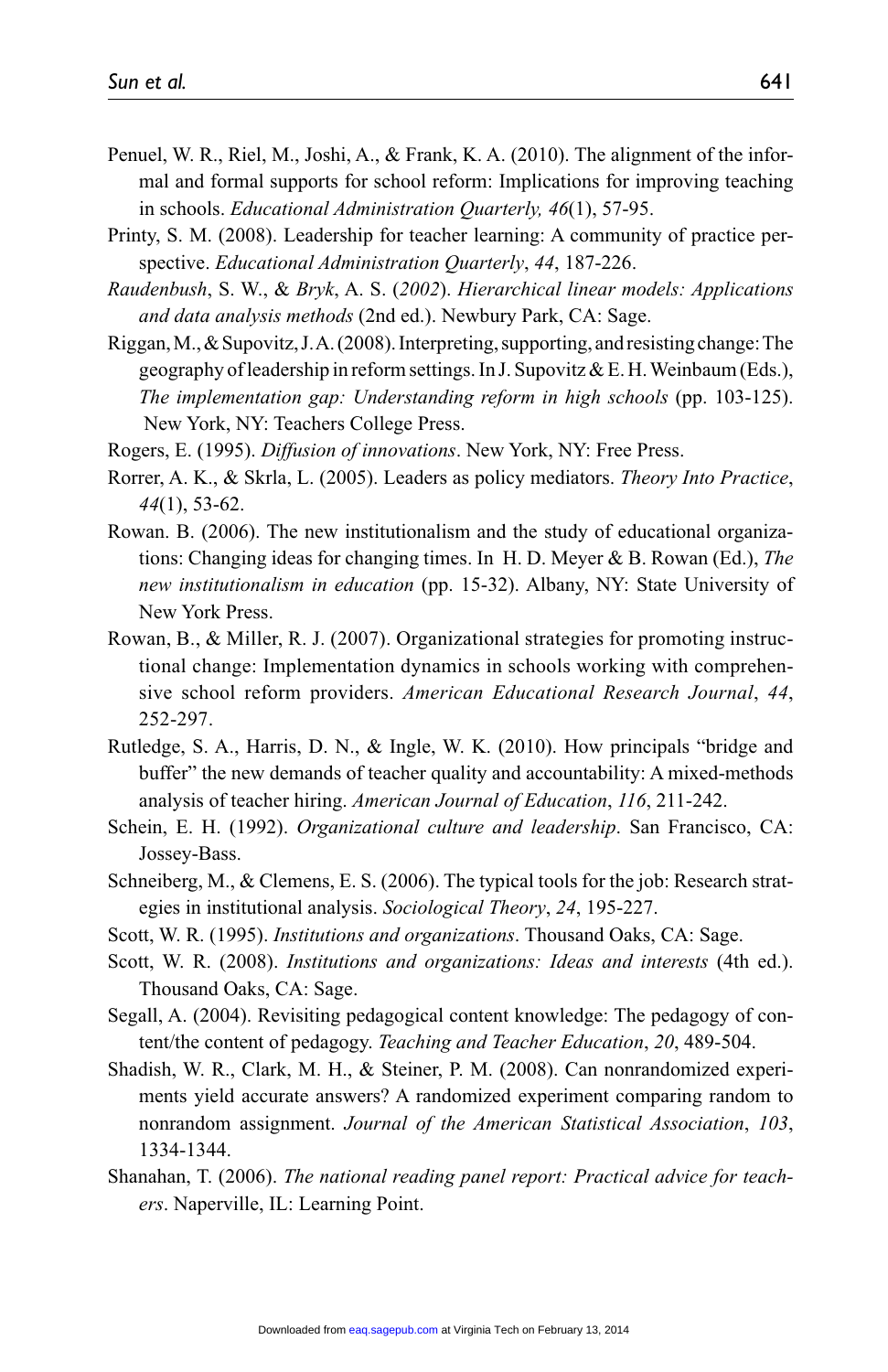- Shulman, L. S. (1986). Those who understand knowledge growth in teaching. *Educational Researcher*, *15*(2), 4-14.
- Smith, M. S., & O'Day, J. (1991). Systemic school reform. In S. Fuhrman & B. Malen (Eds.), *The politics of curriculum and testing* (pp. 233-267). London, UK: Falmer.
- Smylie, M. A. (1989). Teachers' views of the effectiveness of sources of learning to teach. *Elementary School Journal*, *89*, 543-558.
- Smylie, M. A., Conley, S., & Marks, H. (2002). Exploring new approaches to teacher leadership for school improvement. In J. Murphy (Ed.), *The educational leadership challenge: Redefining leadership for the 21st century* (pp. 162-188). Chicago, IL: University of Chicago Press.
- Spillane, J. P. (2006). *Distributed leadership*. San Francisco, CA: Jossey-Bass.
- Spillane, J. P., & Burch, P. (2006). The institutional environment and instructional practice: Changing patterns of guidance and control in public education. In H.-D. Meyer & B. Rowan (Ed.), *The new institutionalism in education* (pp. 87-102). Albany, NY: State University of New York Press.
- Spillane, J. P., Hallett, T., & Diamond, J. B. (2003). Forms of capital and the construction of leadership: Instructional leadership in urban elementary schools. *Sociology of Education*, *76*(1), 1-17.
- Spillane, J. P., Halverson, R. R., & Diamond, J. B. (2001). Investigating school leadership practice: A distributed perspective. *Educational Researcher*, *30*, 23-27.
- Spillane, J. P., Halverson, R. R., & Diamond, J. B. (2004). Towards a theory of leadership practice: A distributed perspective. *Journal of Curriculum Studies*, *36*(1), 3-34.
- Spillane, J. P., Healey, K., & Kim, C. (2010). Leading and managing instruction: Using social network theory and methods to explore formal and informal aspects of the elementary school organization. In A. J. Daly (Ed.), *Social network theory and educational change* (pp. 129-158). Cambridge, MA: Harvard Education Press.
- Spillane, J. P., & Zuberi, A. (2009). Designing and piloting a leadership daily practice log: Using logs to study the practice of leadership. *Educational Administration Quarterly*, *45*, 375-423.
- Stein, M. K., & Nelson, B. S. (2003). Leadership content knowledge. *Educational Evaluation and Policy Analysis*, *25*, 423-448.
- Sun, M., Penuel, W. R., Frank, K. A., Youngs, P., & Gallagher, H. A. (April, 2011). *Shaping professional development to promote the diffusion of instructional expertise among teachers.* Paper presented at the Annual Meeting of the American Educational Research Association, New Orleans, LA.
- Supovitz, J. A. (2008). Instructional leadership in American high schools. In M. M. Mangin & S. R. Stoelinga (Eds.), *Effective teacher leadership: Using*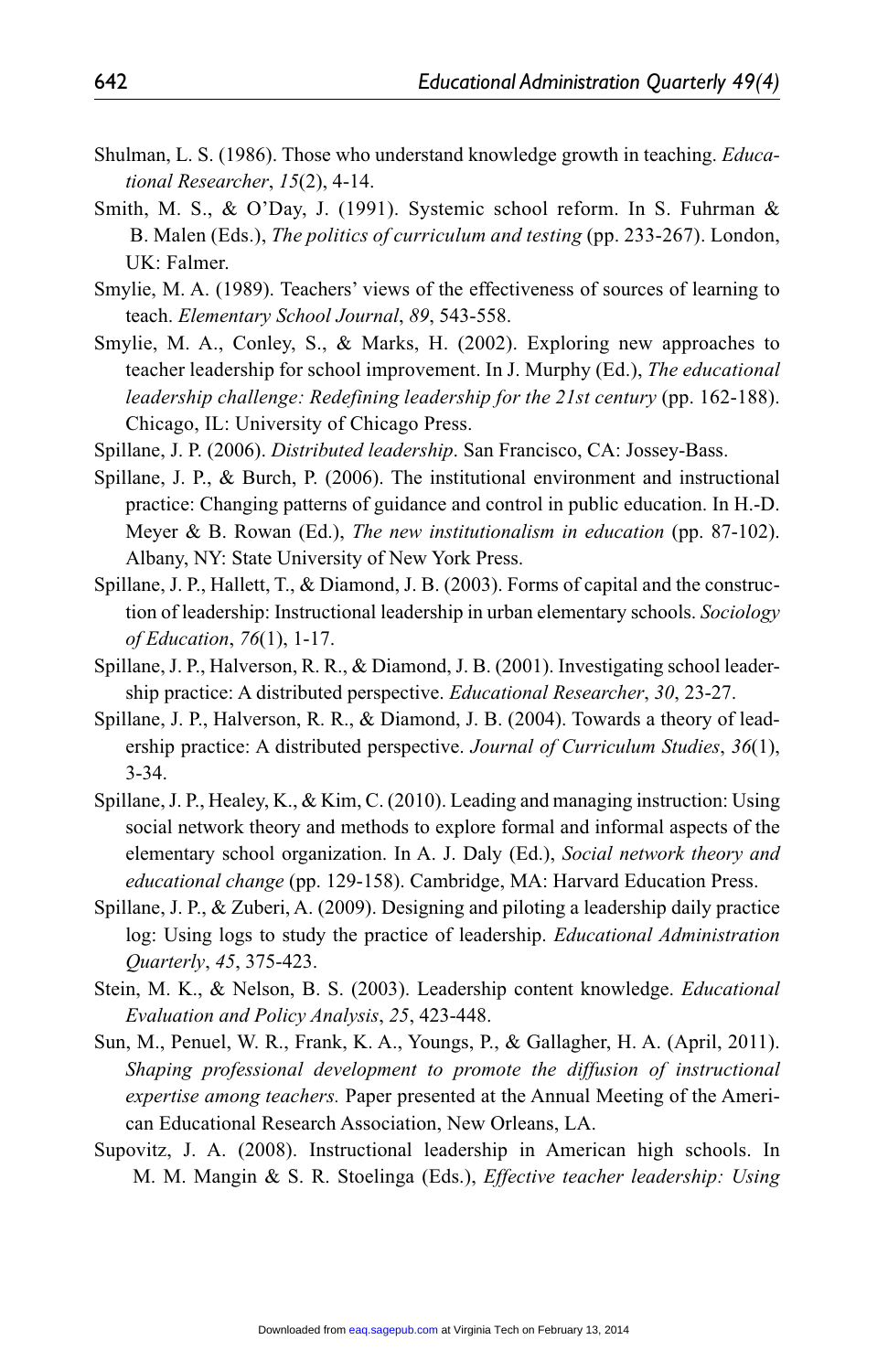*research to inform and reform* (pp. 144-162). New York, NY: Teachers College Press.

- Supovitz, J. A., Sirinides, P., & May, H. (2010). How principals and peers influence teaching and learning. *Educational Administration Quarterly*, *46*, 31-56.
- U.S. Department of Education. (2006). *Guide to U.S. Department of Education programs*. Washington, DC: U.S. Department of Education.
- Weick, K. E. (1995). *Sensemaking in organisations*. London, UK: Sage.
- Wildavsky, A. (1979). *Speaking truth to power: The art and craft of policy analysis*. New Brunswick, NJ: Transaction.
- Wilensky, U., & Resnick, M. (1999). Thinking in levels: A dynamic systems approach to making sense of the world. *Journal of Science Education and Technology*, *8*(1), 3-19.
- Yarger, S. J., & Lee, O. (1994). The development and sustenance of instructional leadership. In D. R. Walling (Ed.), *Teachers as leaders: Perspectives on the professional development of teachers* (pp. 223-237). Bloomington, IN: Phi Delta Kappa Educational Foundation.
- York-Barr, J., & Duke, K. (2004). What do I know about teacher leadership? Findings from two decades of scholarship. *Review of Educational Research*, *74*, 255-316.

#### **Author Biographies**

**Min Sun** is an assistant professor in Educational Leadership and Policy Studies at Virginia Tech. Her research focuses on policy issues relevant to develop, assess, and retain effective teachers and principals, school and district supports for instruction and learning, and quantitative methods.

**Kenneth A. Frank** is currently a professor in Counseling, Educational Psychology, and Special Education, as well as in Fisheries and Wildlife at Michigan State University. His substantive interests include the study of schools as organizations, social structures of students and teachers and school decision-making, and social capital. His substantive areas are linked to several methodological interests: social network analysis, causal inference, and multi-level models. His publications include quantitative methods for representing relations among actors in a social network, robustness indices for inferences, and the effects of social capital in schools, as well as how the decisions about natural resource use in small communities are embedded in social contexts.

**William R. Penuel** is professor of educational psychology and learning sciences at the University of Colorado, Boulder. His research interest includes design-based implementation research, research-practice partnerships, and technology supports for classroom assessments.